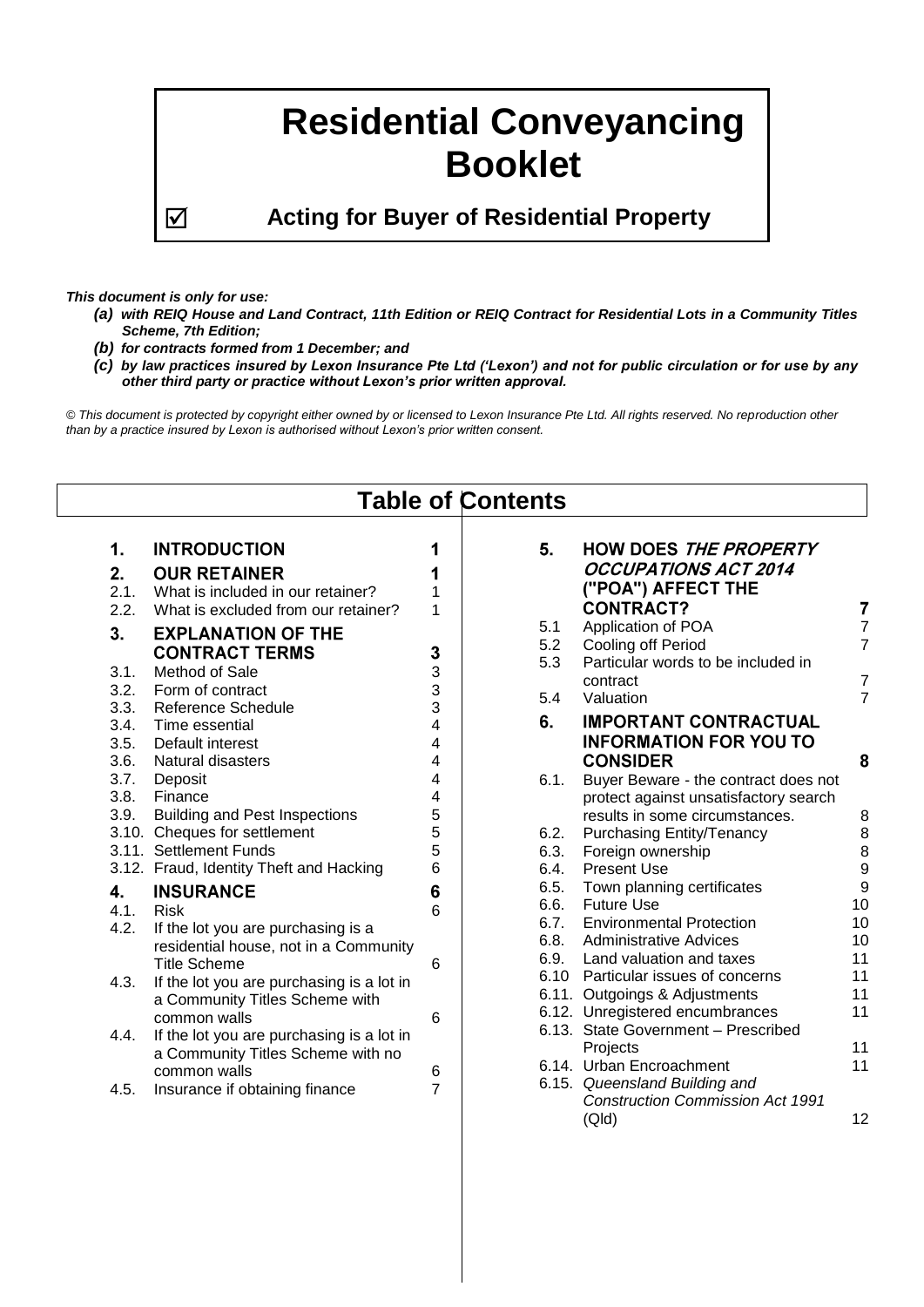| 6.16. | <b>Neighbourhood Disputes</b>                                    | 12 |
|-------|------------------------------------------------------------------|----|
| 6.17. | <b>Instalment Contract</b>                                       | 13 |
| 6.18. | <b>Transfer Duty</b>                                             | 13 |
| 6.19. | Home Concessions to Transfer Duty                                | 14 |
| 6.20. | <b>General Exemptions to Transfer Duty</b>                       | 15 |
|       | 6.21. Related Parties                                            | 15 |
|       | 6.22. Aggregation of Transfer Duty                               | 15 |
| 6.23. | Seller's Warranties                                              | 16 |
| 6.24. | Property adversely affected                                      | 16 |
| 6.25. | Survey                                                           | 16 |
| 6.26  | <b>Vacant Possession</b>                                         | 16 |
| 6.27. | Pre-settlement Inspection                                        | 16 |
| 6.28. | <b>Transfer documents</b>                                        | 17 |
| 6.29. | Keys and codes                                                   | 17 |
| 6.30. | Chattels                                                         | 17 |
| 6.31. |                                                                  | 17 |
| 6.32. | Information regarding the property<br><b>Other Professionals</b> | 17 |
|       |                                                                  |    |
| 6.33. | <b>Settlement Notice</b>                                         | 17 |
|       | 6.34. Utility Services                                           | 18 |
| 6.35. | Promises made by the Seller or the                               |    |
|       | Agent                                                            | 18 |
| 6.36. | Early possession                                                 | 18 |
| 6.37. | <b>Building Covenants</b>                                        | 18 |
| 6.38. | <b>Electrical Safety Switch</b>                                  | 18 |
| 6.39. | <b>Smoke Alarms</b>                                              | 18 |
| 7.    | <b>ELECTRONIC CONVEYANCING</b>                                   |    |
|       | (OR E-CONVEYANCING)                                              | 19 |
| 7.1.  | What is e-conveyancing?                                          | 19 |
| 7.2.  | When can e-conveyancing be used?                                 | 19 |
| 7.3.  | Client Authorisation and verification of                         |    |
|       |                                                                  |    |
|       |                                                                  |    |
|       | identity?                                                        | 19 |
| 7.4.  | risks of using e-conveyancing                                    | 19 |
| 8.    | PERSONAL PROPERTY                                                |    |
|       | <b>SECURITIES</b>                                                | 20 |
| 8.1.  | <b>What are Personal Property Securities</b>                     |    |
|       | and how do they affect this                                      |    |
|       | transaction?                                                     | 20 |
| 8.2.  | What is affected by the PPSA?                                    | 20 |
| 8.3.  | When do I need a specific release?                               | 20 |
|       |                                                                  |    |
| 9.    | <b>IF YOUR PURCHASE INVOLVES</b>                                 |    |
|       | <b>A RESIDENTIAL TENANCY</b>                                     | 20 |
| 9.1.  | <b>Residential Tenancy Inquiries</b>                             | 20 |
| 9.2.  | <b>Bond Transfer - Residential Tenancy</b>                       | 21 |
| 10.   | <b>POOL SAFETY</b>                                               | 21 |
| 10.1. | Pool Safety Laws                                                 | 21 |
|       | 10.2. What is a "swimming pool"                                  | 21 |
| 10.3. | Non-shared pool - obligation to obtain                           |    |
|       | Pool Safety Certificate                                          | 21 |
| 10.4. | Non-shared pool - how the contract                               |    |
|       | operates                                                         | 21 |
| 10.5. | <b>Shared Pool</b>                                               | 22 |
|       | 10.6. Prohibition on letting                                     | 22 |
| 10.7. | Penalties                                                        | 22 |
| 10.8. | Pool Safety Register                                             | 22 |
|       |                                                                  |    |
| 11.   | <b>IF PURCHASING A UNIT</b>                                      | 22 |
| 11.1. | <b>Body Corporate disclosures</b>                                | 22 |
| 11.2. | Implied warranties given about the<br>body corporate             | 22 |

|  | 11.3. Community Management Statement<br>(CMS) | 23 |
|--|-----------------------------------------------|----|
|  | 11.4. Review of Caretaking and Letting        |    |
|  | Agreements                                    | 24 |
|  | 11.5. Body corporate levies                   | 24 |
|  | 11.5. Body Corporate notices                  | 25 |
|  | 11.6 Body corporate searches                  | 25 |
|  |                                               |    |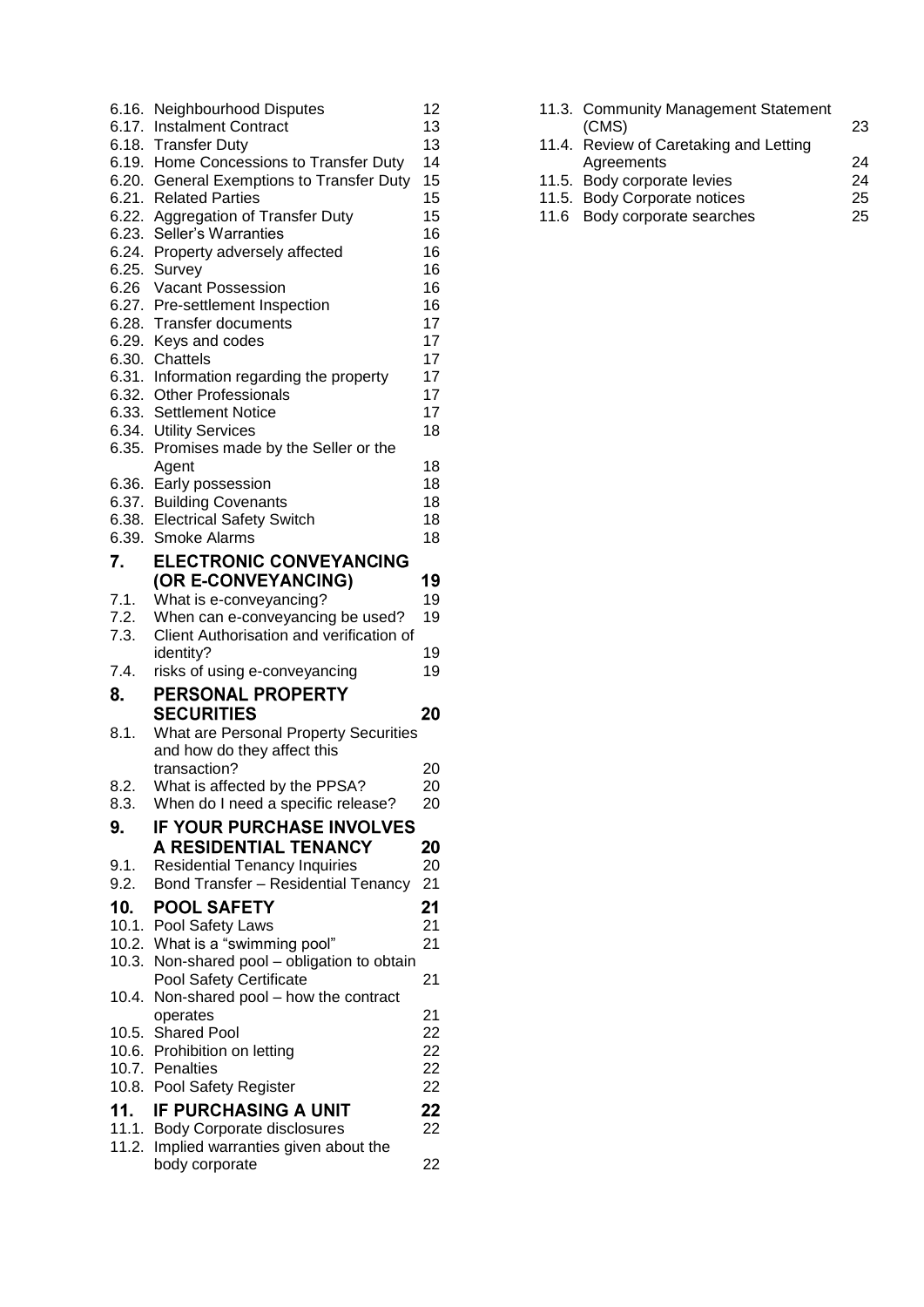#### $1.$ **INTRODUCTION**

This Residential Conveyancing Booklet ("the **Booklet**") is to be read in conjunction with our letter ("the **First Letter**") and the enclosures to the First Letter.

If you have any questions about the information, please call us.

We may give you advice during your transaction on rights that you could have, such as rights to terminate the contract or to claim compensation from the seller. This advice may be general (eg advice contained in the Booklet) or specific (eg contained in the Contract and Property Report). Alternatively, you may form a view that you no longer wish to buy the property and need advice about any possible termination options that might exist.

Any such rights may have strict time limits, or be subject to the Court considering you to have lost them by actions or steps you take in the conveyance particularly those you take after you become aware of those rights (for example, receiving some types of notices or search results). It is critical that if we have advised you about any rights and you may want to rely on them or if you otherwise are considering not proceeding with the purchase, that you contact us as soon as possible to discuss. Otherwise any rights or options may be lost.

#### **OUR RETAINER**  $2.$

#### **2.1. What is included in our retainer?**

Our retainer includes all things the Queensland Conveyancing Protocol (endorsed by the Queensland Law Society) recommends as being usual and necessary for a purchase in Queensland.

If you instruct us to exclude any of the steps that are generally considered usual and necessary we are required by law to provide you with a detailed explanation of the risks associated with these exclusions. Advice of this nature is not part of the usual conveyancing process and will be an extra cost to you.

#### <span id="page-2-0"></span>**2.2. What is excluded from our retainer?**

Our retainer does not extend beyond what is usual and necessary in the conveyancing process. We consider the following to be excluded:

#### a) **Financial and tax advice**

We do not give advice on the commercial viability, tax and other financial implications of the purchase. If you require advice on the commercial viability or the tax implications of the purchase (including Capital Gains Tax, Goods and Services Tax and land tax) you should seek the advice of a specialist financial advisor or tax professional, such as your accountant. This

includes advice on whether or not the standard contract provisions relating to GST are appropriate for your circumstances.

Advice from your tax accountant or financial advisor could be particularly relevant for circumstances which may include if you are buying the property as an investment, with or as part of a business, to substantially renovate or develop the property, you are the executor or beneficiary of an estate or you are not intending to use the property solely as your main residence.

You need to ensure that (where required) you or your accountant have registered the purchasing entity for GST and maintain that registration after settlement. Failure to do so could have significant GST, financial and other consequences.

#### b) **Succession and matrimonial advice**

This transaction may affect your succession planning or any arrangements with your current or former spouse (whether a marriage, de facto relationship or registered relationship). We recommend that you obtain legal advice about wills and other succession planning and any family law agreements or other spousal arrangements.

#### **No physical inspection**  $\mathbf{C}$

We do not conduct a physical inspection of the property. It is up to you to do this. Issues about the location of the property, impacts of nearby properties or proposed developments or road works in the vicinity of the property are not likely to be discovered by us in our searches. Therefore you must advise us as soon as possible of any concerns following your physical inspection.

#### $d)$ **Finance and loan advice**

You must apply for any finance required and tell us whether your finance approval is satisfactory. A finance approval is often subject to satisfactory valuation or other conditions. If so, it is up to you to arrange for the valuation and decide whether you are able to satisfy any condition of the finance approval before notifying us that you have finance approval.

Our retainer does not extend to giving advice on the finance or security documents or any valuation you obtain.

We will need to liaise with your financier to arrange settlement. Any instructions you give us concerning your loan, the security documents or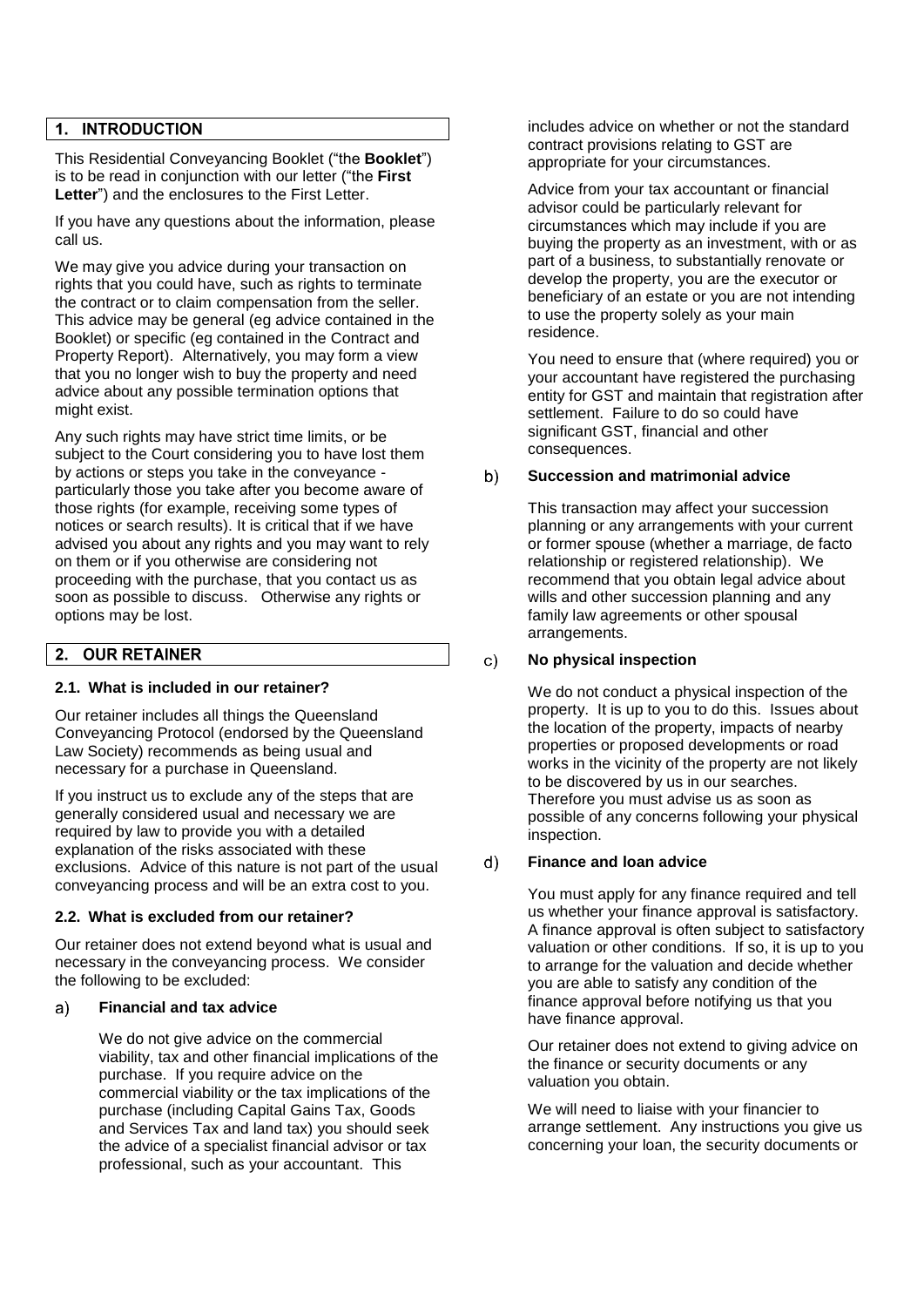any certificates required by your financier are beyond the scope of our retainer.

#### $e)$ **Building and Pest**

It is up to you to obtain any building and pest inspection reports and tell us whether they are satisfactory to you. Our retainer does not extend to giving advice on the building and pest inspection reports.

#### **Building contracts and other related**   $f$ **agreement**

We recommend that you obtain legal advice on any building contracts or other related agreements as this is beyond the scope of our retainer with you.

#### $g)$ **Limited town planning information**

The information available from town planning searches is set out in section [6.5](#page-10-0) of this Booklet and the Buyer Searches List. The information received depends on the search you select. The work to be done as part of this retainer does not include advice about any of the following issues, unless we accept instructions to give advice (which will be at extra cost to you):

#### *Site Issues and Planning Laws*

- A. the development potential of the site;
- B. whether nearby land is subject to development applications or development approvals which could affect the value or potential development of the site;
- C. whether any applications over the site are current or have lapsed;
- D. whether the site and structures on the site have all necessary approvals;
- E. whether any approvals over the site have lapsed;
- F. whether any old or historic approvals are still current and binding on the site. For example, whether a Bushfire Management Plan affects the property;
- G. the laws about compensation for changes in the town planning scheme;
- H. deadlines to apply under superseded versions of the town planning scheme;
- I. other deadlines to make and pursue applications for approvals;
- J. whether the seller should assign certain rights to make applications to the buyer;
- K. any existing use rights;
- L. infrastructure charges which apply on development;
- M. whether the site is subject to call in powers by the government;
- N. any existing or proposed planning scheme amendments;
- O. the effect of the South East Queensland Regional Plan; and
- P. the effect of current and future government planning policies.

If you are concerned about the impact of any of these things on your use of the property then you should engage a town planner, a lawyer with town planning experience or make your own enquiries with the relevant local council.

#### *Other Laws*

Local laws concerning:

- A. the protection of vegetation;
- B. noise including industrial noise, road noise, rail noise, aircraft noise and future planned increases in noise levels from these and other sources;
- C. current and future transport routes;
- D. vegetation controls; and
- E. whether the site has been illegally cleared in the past.

#### $h)$ **Survey**

We do not conduct a survey – this is your responsibility. Issues such as errors in the boundaries, or area of the land, encroachments by structures onto or from the land or (where the land is waterfront land) whether its boundaries are affected by erosion will generally not be identified unless a survey is conducted.

#### $i)$ **Document Retention**

We may not retain documents from your purchase indefinitely. The timing of destruction will depend on authorities you may give us.

It is your responsibility to retain copies, and originals (where appropriate), of all correspondence and documentation for your purchase. This may be required for taxation, duties or other evidentiary purposes at a later date. For example, if the property is held as an investment at any time, then your documentation may be required for Capital Gains Tax purposes.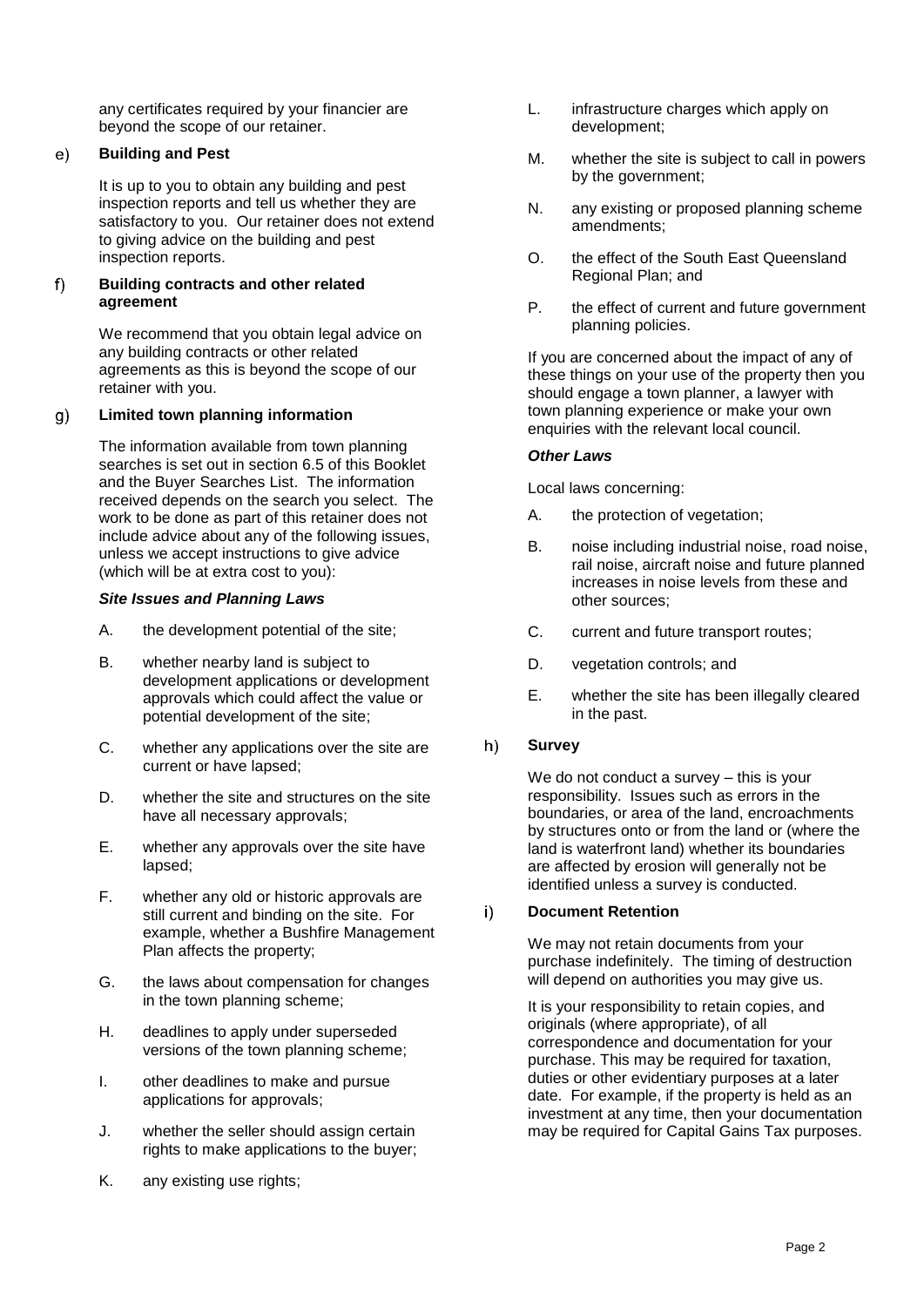#### $j)$ **Consumer Guarantees**

In some circumstances where goods are being supplied as part of the sale, implied consumer guarantees may apply to those goods. Where applicable they cannot be contracted out of. Our retainer does not extend to providing advice on the applicability or effect of the consumer guarantees to your purchase.

#### **National Rental Affordability Scheme (NRAS)**   $\mathsf{k}$ **lease or arrangement**

We will not be providing advice on any NRAS lease related to your purchase as part of our retainer. NRAS arrangements are very complex in nature and require specialist legal advice. It is your responsibility to obtain NRAS advice and if you choose not to:

- i) you may not be eligible for any benefits from the NRAS scheme;
- ii) the NRAS lease or arrangement may not be enforceable; or
- iii) you may suffer loss.

#### **Eligibility for grants and other schemes**  $\vert$ )

We will not be providing advice on the Great Start Grant or any other government grants as part of our retainer.

To find out if you are eligible for any grants you should contact your financier (if applicable) or visit the Queensland Office of State Revenue website [\(http://www.osr.qld.gov.au\)](http://www.osr.qld.gov.au/).

It is up to you to apply for the grants if you think they apply to you and we do not give any advice or reminders in relation to the grants.

If you are purchasing the property to develop it we do not give any advice on your future buyers' eligibility for any grants or concessions, unless that advice has been specifically requested and is included in our retainer.

#### **Caretaking and Letting Agreements**  $m)$

We will not conduct a review of any caretaking and letting agreements as part of our retainer unless that advice has been specifically requested and is included in our retainer.

Please see the specific section later in this Booklet about the importance of conducting a review of any of these agreements.

#### $n)$ **Pool Safety**

If you are required to obtain a Pool Safety Certificate after settlement, we do not provide a reminder service for that date.

If a pool exists that is not on the Pool Safety Register, we do not give notice requesting that the pool be registered.

See the Pool Safety section of this Booklet for more information.

#### o) **Self managed superannuation fund (SMSF) advice**

If the purchasing entity is an SMSF entity, you should seek the advice of your accountant about compliance with your SMSF's investment strategy and any other requirements. There are restrictions on how your SMSF may invest funds as well as restrictions on borrowing. The work to be done as part of this retainer does not include advice about those issues unless we accept instructions to give advice (which will be an extra cost to you).

# 3. EXPLANATION OF THE CONTRACT TERMS

#### **3.1. Method of Sale**

In Queensland property is sold by the following methods:

- $a)$ private treaty, where you usually negotiate the contract price and terms through a real estate agent, who acts for the seller;
- b) auction, where terms are set by the seller and the price determined by competitive bid, usually subject to a reserve; or
- c) tender, this is another form of competitive bidding.

#### **3.2. Form of contract**

There are two forms of contract recommended by the Queensland Law Society. They are:

- Houses and Residential Land (11th Edition); and  $a)$
- b) Residential Lots in a Community Titles Scheme (7th Edition).

You should read your contract in detail.

In this section we point out contract terms important to your purchase. This advice is of a general nature only and may differ if the standard position in the Contract has been altered by the inclusion of specific special conditions. Where there is inconsistency between a special condition and a standard condition, generally any special condition will override the standard condition to the extent of the inconsistency.

You should read our review of your contract in the Report.

### **3.3. Reference Schedule**

The reference schedule contains the particulars relevant to your contract. You must check they are accurate and tell us as soon as possible if they are not.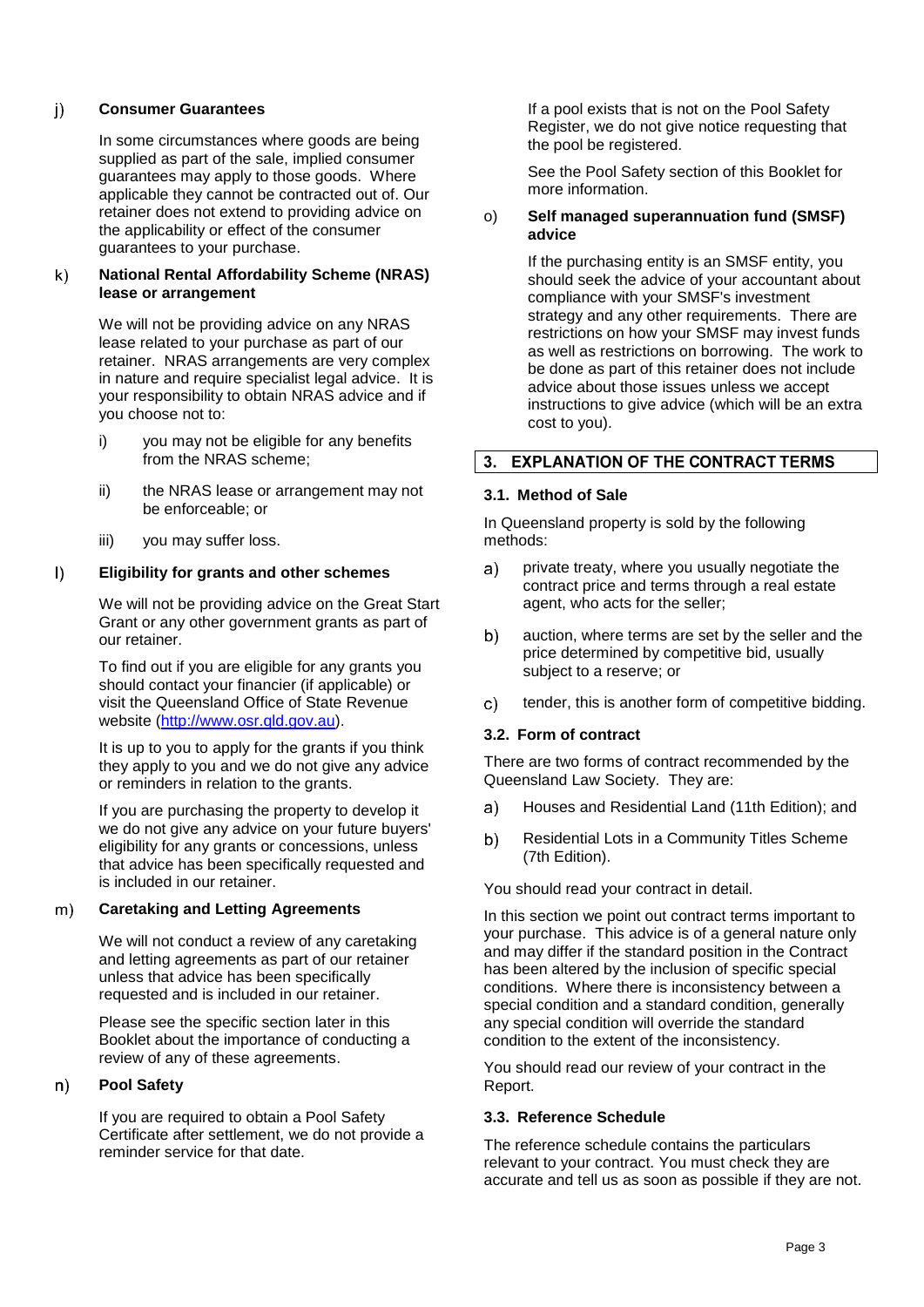#### **3.4. Time essential**

Time is of the essence of the contract. This is a legal term that means you must perform your obligations strictly by the due date. For example, you must be able to settle by 4:00pm AEST on the settlement date; otherwise the seller may either terminate or seek to enforce the contract. In both cases, the seller may claim compensation from you.

The contract provides that if anything is to be done on a day that is not a business day, it must be done on the next business day. Under the contract, business days are days other than any public holiday in the place named in the contract for settlement, any day in the period 27 December to 31 December (inclusive) and Saturdays and Sundays.

#### **3.5. Default interest**

The contract provides that at settlement you must pay interest on any late payment from the due date for payment until the payment is made. Interest accrues at the Default Interest Rate noted in the Reference Schedule of the contract, or if no rate is specified at the contract rate fixed by the Queensland Law Society.

#### **3.6. Natural disasters**

If a party is not able to meet their settlement obligations because of a natural disaster (for example the January 2011 South-East Queensland floods) then in certain limited circumstances time will no longer be of the essence. The party affected must make all reasonable efforts to minimise the effect of the natural disaster on its ability to perform its settlement obligations.

When the natural disaster no longer prevents performance of settlement obligations there are notices that must be served to make time once again of the essence. If this becomes relevant we will advise you.

The suspension of time will then end and both parties are obliged to settle on the date stated in the notice.

#### **3.7. Deposit**

Payment of the deposit is a sign of your intention to proceed with the contract. It is usually a substantial amount (but no more than 10%).

The deposit is generally held in trust by an agent or lawyer until settlement and following settlement the deposit will be paid to the seller unless there is a default or termination. Generally a deposit is held in the trust account of either a real estate agent or lawyer. If the deposit is not held in trust there is a risk that the seller or deposit holder may go bankrupt or into receivership and that you will not recover all of your deposit.

If you terminate the contract for a valid reason, then the deposit should usually be repaid to you. If you do not pay the deposit on time or otherwise breach the contract the seller may be able to terminate the contract or seek an order from the court requiring you to settle. The seller may also keep your deposit and recover any

part of the deposit not paid. If the seller is obliged to pay GST then GST will apply to the kept deposit. The seller may also be entitled to compensation, which may include commission payable to the real estate agent.

#### **3.8. Finance**

If the contract is subject to finance, you must take all reasonable steps to obtain finance approval by the finance date. This includes making a finance application shortly after the contract date and pursuing the application diligently.

When you have a letter of approval from a financier you should send it to us. We can answer questions about the finance approval, however, you must obtain the finance approval and decisions relating to the acceptability or otherwise of conditions in the finance approval rests with you.

We must notify the seller as to whether you have satisfactory finance approval on or before 5:00pm on the finance date.

If you do not obtain satisfactory finance approval from your financier, you can instruct us to terminate the contract or seek an extension of time for finance. Agreement from the seller is required to any extension and your request may be declined.

Alternatively, you may instruct us to give notice to the seller waiving the benefit of the finance condition. Waiving the benefit of the finance condition means you are bound to complete the contract regardless of whether your financier approves finance or the finance terms are satisfactory.

If we do not notify the seller that finance is approved or waived by the finance date then the contract continues and both you and the seller have a right to terminate the contract. You also have a continuing right to give notice of satisfactory finance or waiver of the benefit of the finance condition up until the time the contract is terminated by the seller.

If you want to give notice of satisfactory finance or waiver of the condition you will need to give us instructions to give notice to the seller. Notice will not be effective unless received by the seller before the seller terminates the contract.

If you do not have sufficient funds to pay the balance purchase price (including any adjustments) at settlement the seller may terminate the contract or seek to have you specifically perform the contract and in both instances can claim compensation from you.

Once notice of finance approval is given to the seller under the contract, it cannot be withdrawn. You should however be aware that most financial institutions will reserve the right to withdraw finance approval at any time prior to settlement for any number of reasons. It is important that you consider very carefully any conditions attaching to a finance approval and your ability to satisfy all requirements (now and up to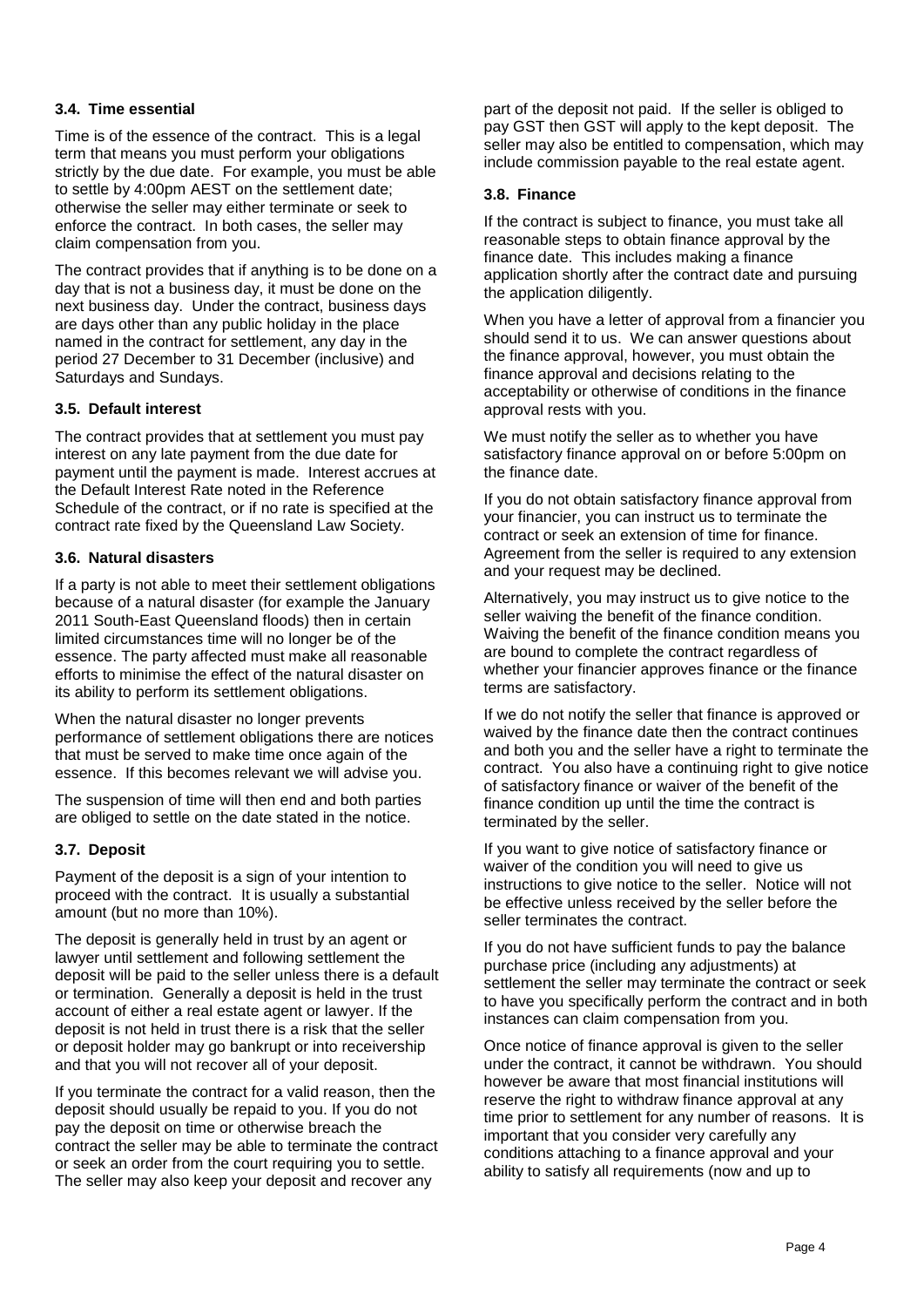settlement) relevant to the advance of funds before instructing us to give any notice about finance under the contract.

### **3.9. Building and Pest Inspections**

If the contract is subject to satisfactory building and pest inspection reports you must take all reasonable steps to obtain the reports – although you may elect to only obtain one of the reports. You must use licensed inspectors for the reports and the reports must be in writing, otherwise you will not be able to terminate the contract on the grounds that you are not satisfied with the building or pest inspection. You should provide us with a copy of the building and pest reports.

We must give written notice to the seller's lawyers on or before 5:00pm on the inspection date as to whether you are not satisfied with your building and pest reports and wish to terminate the contract.

If you do not have a report by the inspection date you can instruct us to seek an extension, however, the seller may not agree to the extension.

If you are satisfied with the report, you should instruct us to give notice to the seller that the building and pest condition is satisfied.

If, acting reasonably, you are not satisfied with the results of the building and pest reports then you may instruct us to terminate the contract by giving notice before 5pm on the inspection date. If either of the reports contain issues that are not satisfactory to you, contact us as soon as possible to discuss whether you would be 'acting reasonably' if you terminated the contract in the circumstances.

If the lot you are purchasing is a lot in a Community Titles Scheme, the reports must relate to the lot itself. If the contract has not yet been signed, you may wish to instruct us to request extending the effect of the building and pest inspection clause in the contract to cover any larger structure containing the lot and the common property of the scheme.

If you terminate the contract, the seller is entitled to request a copy of the reports from you and you must provide them without delay.

Your other option is to waive the benefit of the condition in which case the contract will no longer be subject to this condition and you will be obliged to complete the contract. In either of these cases, you do not have any recourse against the seller under this condition for issues which are raised in the building and pest reports.

If you do not instruct us to give a notice to the seller before 5:00pm on the inspection date, the contract continues and both you and the seller have a right to terminate. You can also give notice that you have received a satisfactory report or alternatively elect to waive the benefit of the building and pest condition.

If you decide to waive the benefit of the building and pest condition you must instruct us to give notice to the seller, as your waiver will not be effective unless notice of waiver is received by the seller before the seller terminates the contract.

There are no rights to terminate for unapproved structures in the contract, unless a show cause or enforcement order exists.

### **3.10. Cheques for settlement**

The contract only requires you to pay for bank cheques for the seller and the seller's financier. If the seller requires additional bank cheques the seller must pay the cost of those cheques at settlement, unless you agree in writing before settlement to draw trust cheques for those amounts. If the seller requests additional cheques to be drawn as trust cheques and you or your bank draw them as bank cheques then you will be responsible for their cost.

#### **3.11. Settlement Funds**

If you are not borrowing all of the funds required for settlement you are responsible for providing the balance amount as cleared funds. You may be able to make arrangements to either:

- $a)$ transfer the funds to your financier (if your financier is willing to accept additional funds from you), and instruct your financier to attend at settlement with all the settlement money;
- b) provide us with bank cheques as instructed by the seller. You will need to ask us about the exact cheque details; or
- $c)$ deposit the funds to our trust account as cleared funds at least one day before the day of settlement. Note that an ordinary bank transfer is not cleared funds and we cannot draw on those funds. The amount needs to be deposited in cleared funds by:
	- i) telegraphic transfer; or
	- ii) RTGS.

If you need to do this please contact us as soon as possible as we will need to discuss timing issues and we will need to provide our trust account details to you.

You need to liaise with your financier and with us to ensure that logistically all settlement funds and any other payments you need make at or before settlement are available when required. This includes ensuring that any deposits to our trust account are cleared with sufficient time for us to arrange for cheques to be drawn and made available at the place nominated for settlement.

Please note that if all the required cheques are not available at settlement in the correct amounts, payee names and form of cheque then we may not be able to settle which may place you in breach of the contract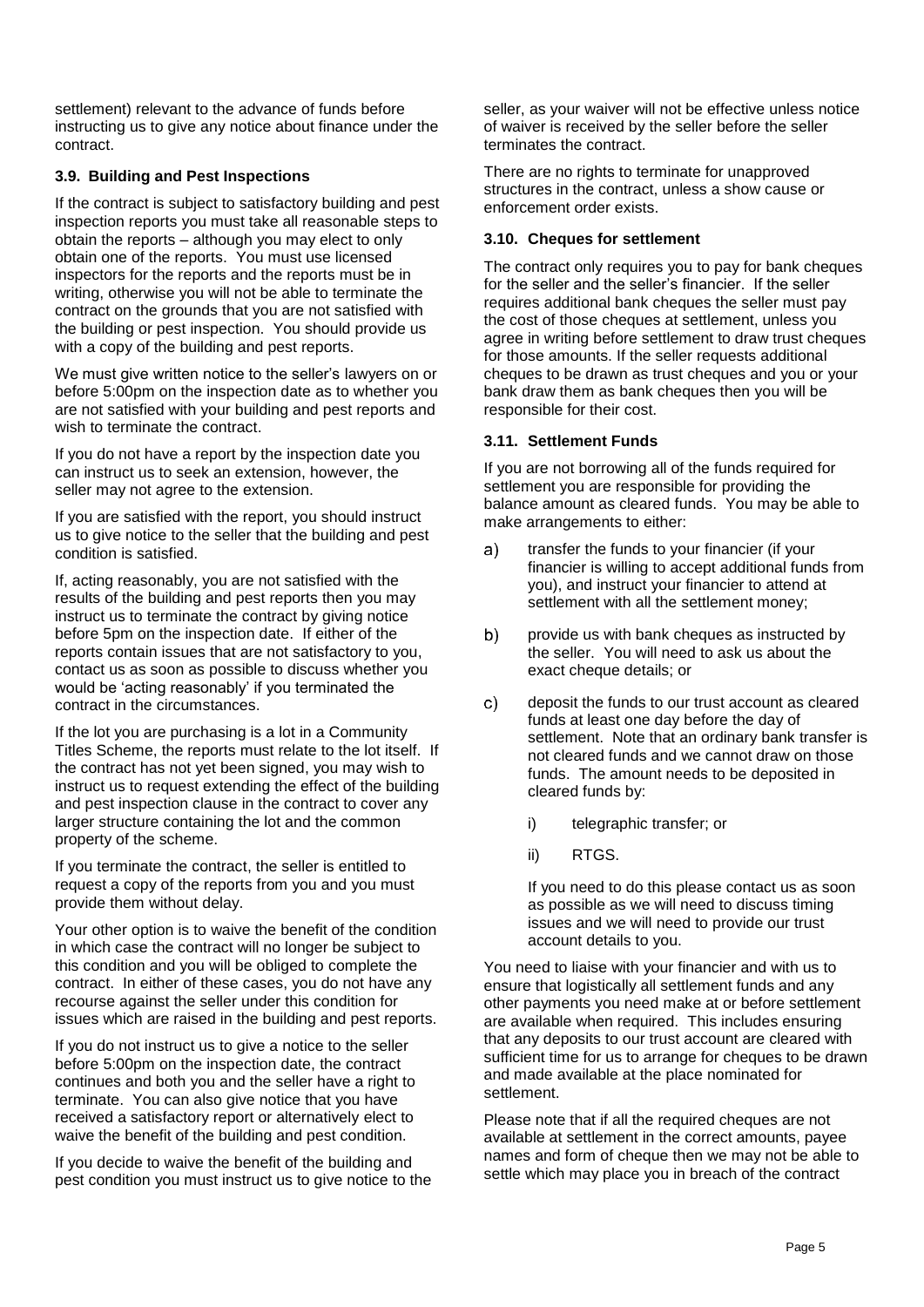entitling the seller to terminate the contract, keep the deposit and sue you for compensation.

### **3.12. Fraud, Identity Theft and Hacking**

There has been a recent increase in the number of attempted frauds relating to real estate.

It is essential to the conveyancing process that you provide us with a range of private information. Much of that information can be obtained by fraudsters and identity thieves from publicly available records or by hacking, phishing or trolling through unsecure email transmissions.

Parties to a conveyance are targeted as the conveyancing process often requires the transfer of large quantities of money.

We will take efforts, such as obtaining personal identification from you, to assist to minimise the risk that fraud is committed.

We recommend that you should also take efforts to minimise the risk that your personal information is fraudulently obtained by being cautious about all communication. Steps could include:

- verify that all requests for transfers of money a) have been legitimately requested by our law practice or your bank – despite how legitimate the request may appear;
- $b)$ do not transfer any money to any account other than our trust account (at our request – details of which are in the To-Do List) or to your existing bank or mortgage accounts (at your bank's request) – without first verifying with us that the transfer is necessary for your transaction;
- if you are contacted by someone you don't  $\mathbf{C}$ immediately personally recognise representing themselves to be from our law practice, your bank or somehow linked to the transaction, ask the representative some historical questions about the transaction that you can be certain will verify that they are who they say they are;
- $d)$ try to avoid at all costs sending personal and sensitive information such as bank account numbers via email; and
- where instructions are requested or advice is  $e)$ provided via email, independently confirm them by another form of communication.

#### 4. INSURANCE

#### **4.1. Risk**

The property is at your risk from 5:00pm on the first business day after the Contract Date.

Despite this, the seller has an obligation until settlement to take reasonable care of the property.

If the property is damaged between the Contract Date and settlement (for example, due to fire or vandalism) you will be required to settle in accordance with the contract despite the damage (unless a residence is so destroyed or damaged as to be unfit for occupation).

If damage occurs, you may in some circumstances be able to gain the benefit of the seller's insurance. We do not recommend that you rely upon this right as:

- the seller may not take out insurance; a)
- $b)$ the seller may choose to cancel its insurance;
- $\mathbf{C}$ the event that causes the damage may not be covered; or
- $\mathsf{d}$ other factors may preclude recovery.

We recommend that you take out insurance as advised below.

You can arrange insurance by contacting an insurance broker or home insurance company directly.

#### **4.2. If the lot you are purchasing is a residential house, not in a Community Title Scheme**

As the property is at your risk, we recommend that you arrange property insurance cover for house, contents and public liability.

#### **4.3. If the lot you are purchasing is a lot in a Community Titles Scheme with common walls**

The body corporate is responsible for insuring the building for replacement value and public liability for the common property and any relevant body corporate assets. We recommend obtaining insurance information as part of our searches and you will need to satisfy yourself the insurance is adequate. We recommend that you arrange insurance cover for the contents of the unit (which will include things such as carpets, curtains and internal blinds) and public liability insurance for the interior of the lot.

#### **4.4. If the lot you are purchasing is a lot in a Community Titles Scheme with no common walls**

The body corporate is responsible for public liability insurance for the common property and any relevant body corporate assets. The body corporate may insure the building with the agreement of all lot owners.

We recommend that you arrange insurance cover for the building (perhaps by way of a cover note), the contents of the unit (which will include things such as carpets, curtains and internal blinds) and public liability insurance for the interior of the lot.

The building insurance should cover you until you are able to discover by search whether the body corporate has common insurance for the building.

If the body corporate has not insured the building then your insurance of the building will be relevant, and you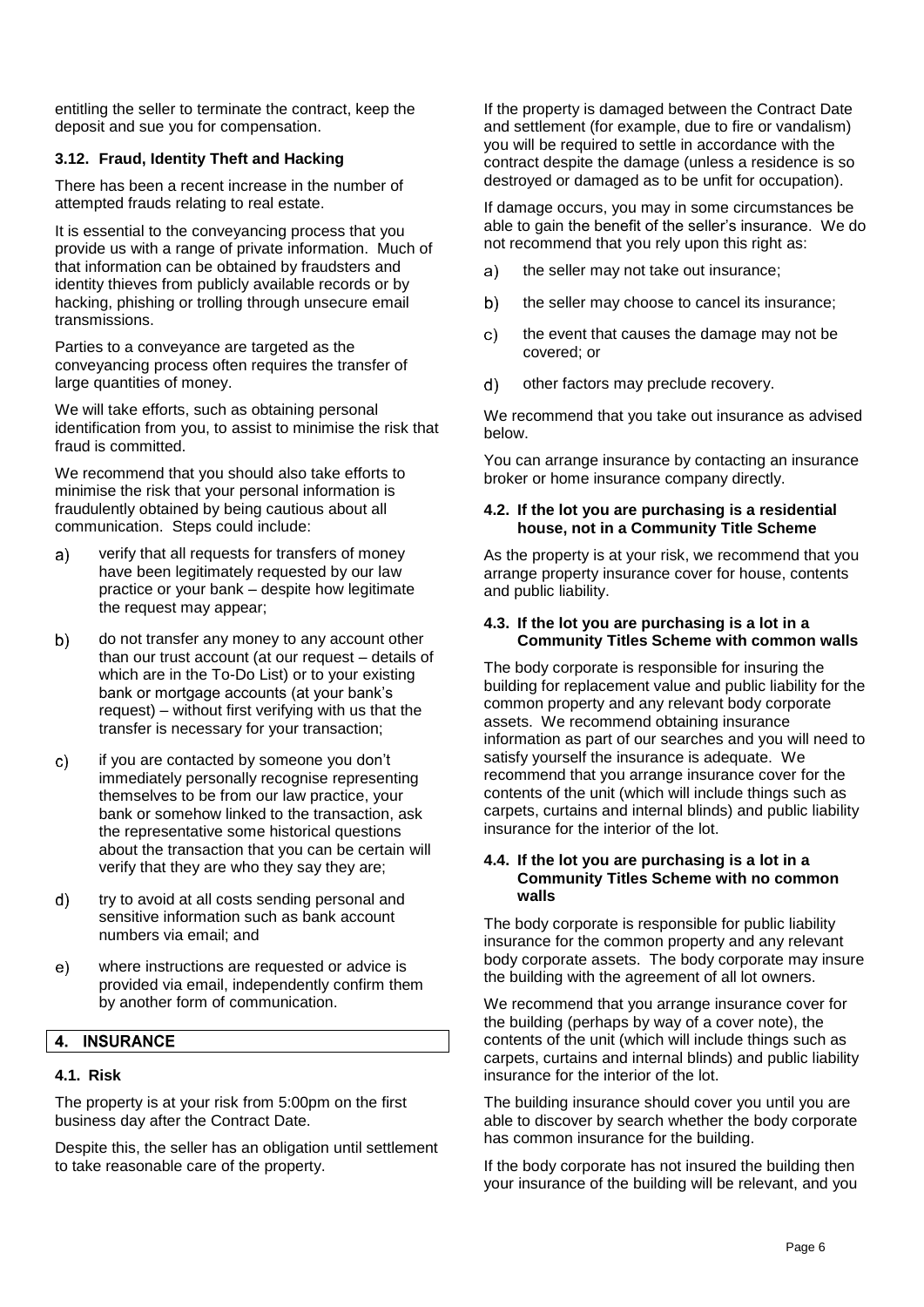should pay the applicable premium. If you are satisfied with the body corporate insurance you can cancel your building insurance, but we recommend you still maintain insurance of the contents and public liability within the unit.

### **4.5. Insurance if obtaining finance**

If you are obtaining finance it will be necessary for your bank to be noted on the policy as mortgagee. You should arrange for your insurance broker or home insurance company to attend to this for you.

### 5. HOW DOES THE PROPERTY OCCUPATIONS ACT 2014 ("POA") AFFECT THE CONTRACT?

### **5.1. Application of POA**

POA contains provisions relating to the sale of residential property. Those provisions apply to contracts for the sale of property that is used, or is intended to be used, for residential purposes but will not apply to a contract:

- for the sale of property where the property is used a) primarily for the purposes of industry, commerce or primary production;
- formed on a sale by auction (directly on the fall of  $b)$ the hammer, by outcry, or directly at the end of another similar type of competition for purchase);
- $\mathbf{C}$ entered into, no later than 5.00pm on the second clear business day after the property was passed in at auction with a registered bidder for the auction;
- formed because of the exercise of an option  $d)$ granted under an earlier agreement if the parties to the contract are the same as the parties to the earlier agreement;
- where the buyer is a publicly listed corporation or  $e)$ a subsidiary of a publicly listed corporation or where the buyer is the State or a statutory body or where the buyer is purchasing at least three lots at the same time (even if under separate contracts).

#### **5.2. Cooling Off Period**

If POA applies, you may be entitled to a five business day cooling off period.

The cooling off period starts on the day you receive from the seller or the seller's agent a copy of the contract signed by both parties or, if that day is not a business day, then on the next business day. If the seller signed the contract before you did, the cooling off period starts on the day that you signed the contract and communicated your acceptance of the seller's offer to the seller.

The cooling off period ends at 5:00pm on the 5th business day.

You are entitled to terminate the contract during the cooling off period. If you exercise that right, the seller may retain a penalty of 0.25% of the purchase price from the deposit paid under the contract. The balance of the deposit (if any) must be refunded to you within 14 days after the termination.

If you terminate the contract and later decide you would like to purchase the property, there is a risk that the seller will not be willing to enter another contract with you.

If you decide to terminate the contract during the cooling off period you should tell us as soon as possible so we have time to give notice before the period ends.

You may shorten the cooling off period or waive the benefit of it entirely by giving written notice to the seller of the shortening or the waiver. It is up to you whether you wish to do this.

# **5.3. Particular words to be included in contract**

If POA applies, the seller is required to ensure that when the seller first gives you the proposed contract for signing, the contract contains a conspicuously written note (immediately above and on the same page where you sign to indicate your intention to be bound by the contract) which draws your attention to the cooling off period and the termination penalty that applies If you terminate the contract during the cooling off period. It must also include a recommendation that you obtain an independent property valuation and independent legal advice before signing the contract. If the required statement is not included in the contract, the seller or the seller's agent may have committed an offence under POA and be liable to a fine. Please note that any non-compliance will not affect the validity of the contract or give you a right of termination. The standard REIQ contracts for residential property include the required notice.

#### **5.4. Valuation**

The note to be included in the contract recommends that you obtain an independent valuation of the property. We endorse this recommendation. We do not provide valuation advice and the price is something you need to satisfy yourself about. The contract is not conditional on a valuation. If you do not want to proceed until you have a valuation, you will have to obtain the valuation before entering the contract or expiry of the cooling off period.

The seller must allow you access to the property once before settlement for the purpose of valuing the property (after receiving reasonable notice).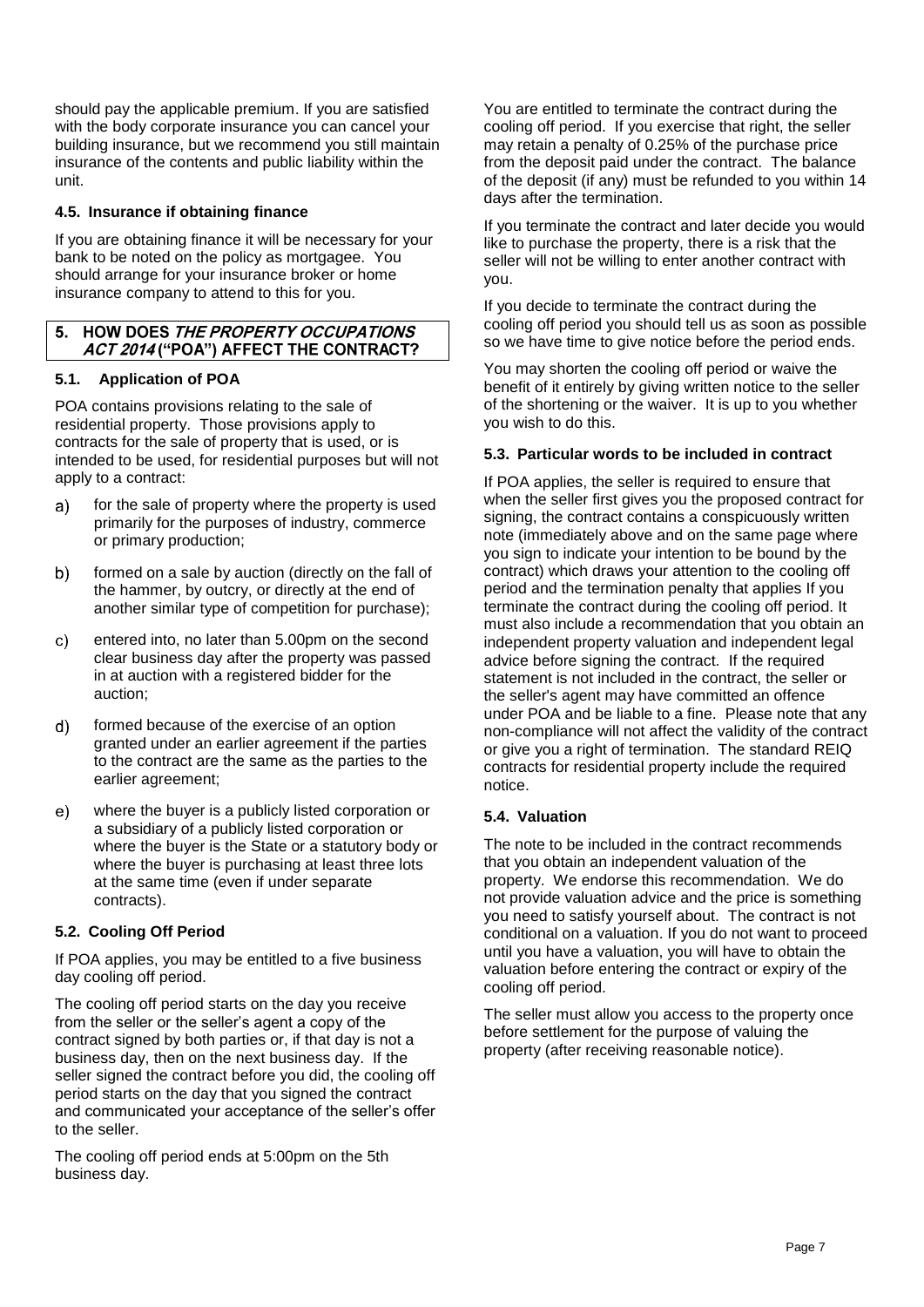#### **IMPORTANT CONTRACTUAL INFORMATION**  $\overline{6}$ FOR YOU TO CONSIDER

#### **6.1. Buyer Beware - the contract does not protect against unsatisfactory search results in some circumstances.**

In Queensland the onus is on a buyer to obtain searches and satisfy itself about the property. There is no obligation on the seller to tell you about the property or any of its defects or other issues, except for limited contractual warranties and statutory disclosure.

Common practice is that contracts are usually signed first and searches conducted afterwards. This often leads to problems for buyers as issues in search results may not be identified in sufficient time for the buyer to exercise any remedy against the seller.

Where the contract is not signed a buyer can protect itself from unsatisfactory search results by including a special condition which can make the contract subject to satisfactory searches or can oblige the seller to compensate the buyer in the event of unsatisfactory search results.

Where the contract has already been signed there is generally no opportunity to add special conditions. In some limited circumstances it may be possible to negotiate amendments to the terms of the contract during any applicable cooling off period or while the contract is still conditional.

The searches we recommend are essential for a buyer to conduct and should be conducted as soon as possible. We make this recommendation as:

- it might be possible to identify unsatisfactory  $\mathbf{a}$ search results before the contract becomes unconditional; and
- $b)$ if we are able to obtain search results early, we can give you advice on any contractual or other rights you may have so you may exercise them while you can.

The contract does not contain any rights to terminate if searches reveal that the property is subject to flooding.

The contract does not contain any rights to terminate if searches reveal that the improvements, or any additions to the improvements, do not have appropriate approvals. The only opportunity under the contract to terminate for building issues is if a property notice, such as a show cause or enforcement notice exists when the contract was entered into.

If searches reveal unsatisfactory results we suggest you instruct us to give you specific advice about your contractual rights and any remedies that you may have. The advice to you will depend upon the nature of the unsatisfactory search result and your particular contract.

### **6.2. Purchasing Entity/Tenancy**

If any of the following apply:

#### **There is more than one buyer**:  $a)$

Please advise in the Questionnaire whether you intend to purchase the property as joint tenants or tenants in common (and, if so, in what proportions) as we will need to specify this on the transfer documents.

The effect of **joint tenancy** ownership is that on the death of one owner their share in the land passes to the surviving joint tenants despite any provision in a will.

If you purchase as **tenants in common** then on the death of a co-owner the share in the property of that co-owner will pass in accordance with the will of that co-owner or in accordance with the laws of intestacy if the co-owner does not have a valid will.

Joint tenants can at any time give a notice to their co-owners which severs their interest from the joint tenancy. A joint tenant who gives such a notice will then hold their share as a tenant in common with any other co-owners remaining as joint tenants between them (if more than one).

#### b) **You are purchasing the property for investment purposes and the contract has not yet been entered into**:

We recommend that you seek advice from an accountant or financial advisor on the best purchasing and borrowing entity for you taking into account your financial circumstances and financial planning requirements (for example:

- i) whether to purchase (and borrow) as an individual, company, corporate trustee or other entity such as a self-managed superannuation fund;
- ii) tax implications and structuring; and
- iii) land tax and other holding costs).

#### **6.3. Foreign ownership**

If you are a foreign person or are a trustee of a foreign trust:

- you may need to obtain the consent of the a) Foreign Investment Review Board under the *Foreign Acquisition and Takeovers Act* 1975; and
- b) you may need to notify the Department of Natural Resources and Mines under the *Foreign Ownership of Land Register Act* 1988.

Please call us if you think this applies to you.

Failure to obtain the relevant approvals may result in a forced sale and substantial penalties being imposed.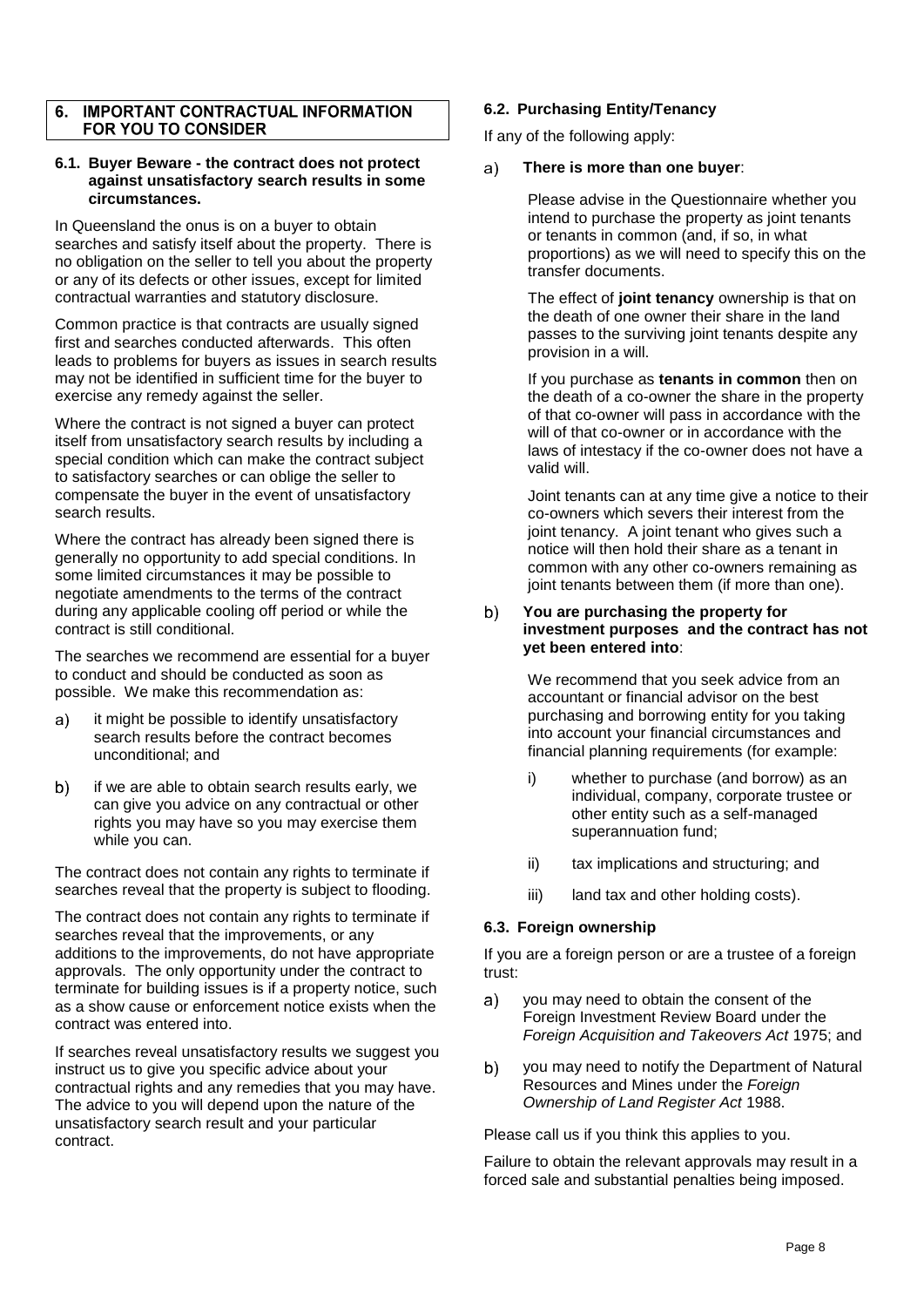### **6.4. Present Use**

If the present use is not lawful under the relevant town planning scheme as at the contract date and this has not been disclosed in the contract then you may be able to terminate the contract up until 2 business days before the settlement date.

It is not possible to know whether the present use is lawful by search alone. The only way of being sure is by physical inspection and a detailed check against the town planning codes that apply. This type of investigation will usually be carried out by a town planner. Establishing the lawfulness of the present use and related town planning issues are not part of our retainer and are set out in Section [2.2](#page-2-0) of this Booklet.

The seller does not warrant that the use of the property is lawful.

#### <span id="page-10-0"></span>**6.5. Town planning certificates**

There are 3 types of planning and development certificates which can be obtained from the local authority. The information these searches disclose and their relative cost are set out in the Buyers Searches List:

#### a) **Limited Certificate - (takes approximately 12 business days)**

A limited planning and development certificate provides:

- i) information as to the town plan area or zone in which the property is located; and
- ii) by reference to the plan, a description of the planning scheme provisions applying to the property.

Limited certificates do not tell you whether the existing use is lawful or whether any conditions for the use of the property have been complied with. This certificate reveals the designated zone of the land and any other restrictions on the use of land in the zone. For example, if the property is in a Demolition Control Precinct or subject to character housing or other development codes of general application to the area.

#### **Standard Certificate - (takes approximately 12**  $b)$ **business days)**

A standard planning and development certificate provides:

- i) the same information as in a limited certificate; and
- ii) a copy of every decision notice or negotiated decision notice for a development approval that has not lapsed, which has been issued by the local authority for the property.

By looking at the existing use of the property, the local authority area or zone for the property and the approvals that have been obtained for the property it is possible to ascertain if the property is capable of being lawfully used for its existing use or for other uses.

The certificate does not identify whether the conditions of any approval have been complied with.

#### **Full Certificate - (takes approximately 30**   $\mathsf{C}$ **business days)**

A full planning and development certificate provides:

- i) the same information in a limited certificate and standard certificate; and
- ii) if there is currently in force for the property a development approval containing conditions (including conditions about the carrying out of works or the payment of money), a statement about the fulfilment or non-fulfilment of each condition.

The full certificate is more expensive as a town planning officer from the local authority needs to inspect the property and go through conditions of approval to identify those which have been complied with and those which have not.

#### **Recommendation on Town Planning Certificates**

Our recommendations on the type of certificate to obtain are:

- i) **for a residential dwelling or vacant land**, a limited certificate will generally be adequate unless you intend to develop the property when you may require a standard or full certificate;
- ii) **for residential units**, the overall development must have been granted an approval for a material change of use. It is prudent to obtain a standard certificate to confirm whether a material change of use approval was obtained:

Despite the above, we recommend you instruct us to obtain a standard certificate. If you do not obtain a standard certificate the risk is that you may not be able to establish that the use is lawful. In addition, information about some local government charges that may apply to the property (such as infrastructure charges) is only available by obtaining a standard (or a full) certificate. A local government approval for a change in use or a reconfiguration will often include conditions requiring the payment of charges for the use or upgrading of infrastructure. If the seller does not pay any relevant charges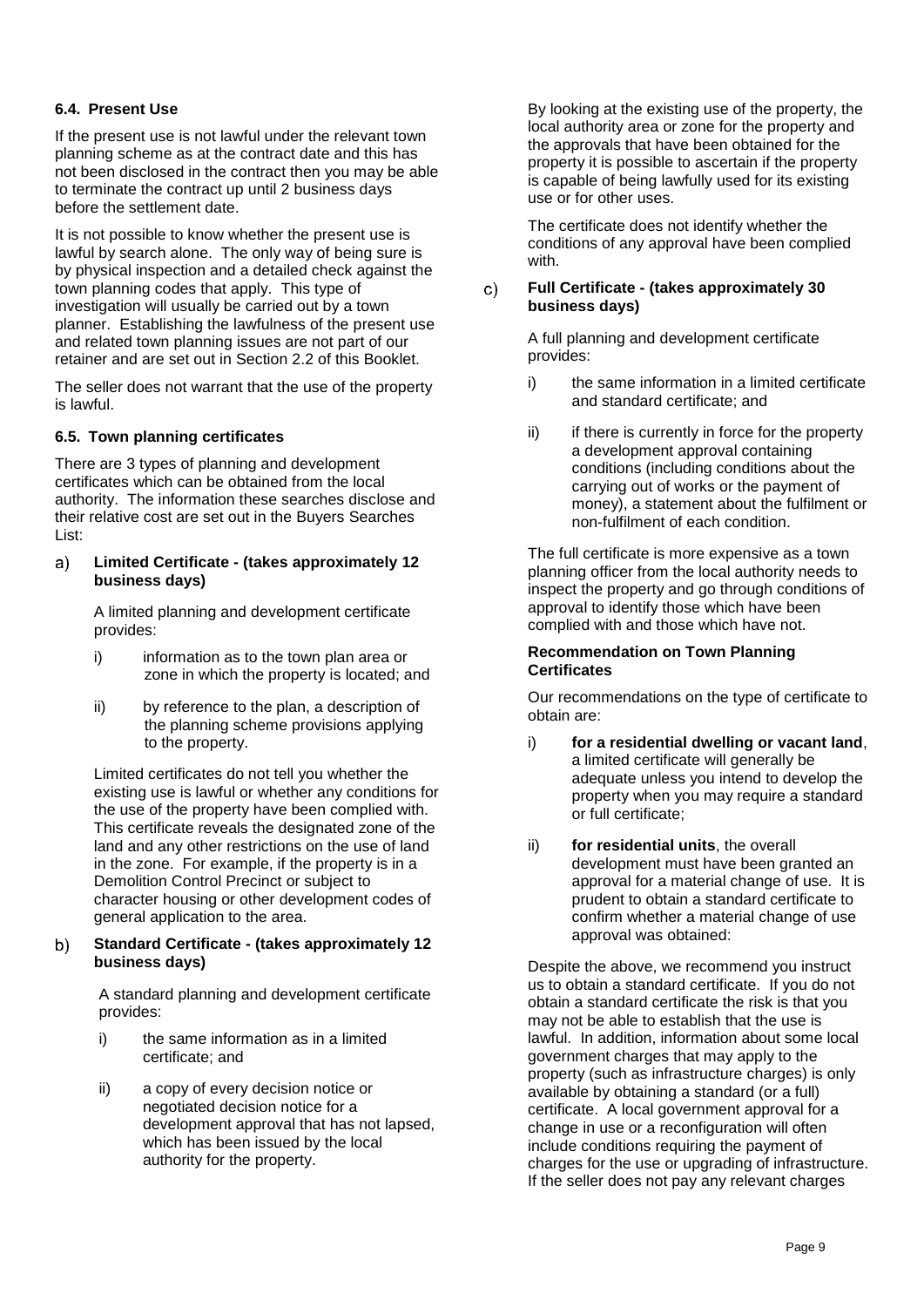attaching to the property you are buying, you may become responsible for their payment. If you think this might affect the property you are purchasing please contact us urgently.

We recommend, at the very least, that you instruct us to obtain a limited certificate.

We also recommend you instruct us to order a building search for a certificate of classification. The issue of a certificate of classification usually demonstrates that the local authority is of the view that the conditions of development approval have been satisfied. You must check the building classification of the unit to ensure that the certificate of classification is of a classification which allows you to use the premises for your intended use.

The only sure way of knowing whether the conditions of the approval have been complied with is to obtain a full certificate. Obtaining a full certificate is costly and takes considerable time to obtain (you may not necessarily receive the certificate by settlement even if ordered immediately). The certificate is legally binding on council and the search may discover noncompliance issues that the other town planning certificates will not. If you intend to develop the property or are particularly concerned with compliance with all approvals (and your settlement date is sufficiently far enough away to allow the results to be obtained in time) it can be beneficial. If you require a full certificate please contact us as soon as possible.

#### **6.6. Future Use**

If you have any plans to change the present use of the property or any building structures on it in the future, it is your responsibility to investigate what approvals you require from the local or other authorities. This is not part of our retainer.

#### **6.7. Environmental Protection**

The *Environmental Protection Act 1994* ("**EPA**") requires that the seller makes a specific disclosure before entering into an agreement with you if any of the following are applicable to the land (including the common property if in a community titles scheme):

- the land is listed on the Contaminated Land a) Register or Environmental Management Register;
- the land is the subject of a notice or evaluation  $b)$ under the EPA (generally about possible contamination or notifiable activities such as underground fuel storage); or
- C) a magistrate has issued an order under the EPA for an authorised person to enter the land to conduct an investigation or to carry out work.

If any of these apply and the seller does not give disclosure before you enter the contract then you may terminate the contract before the earlier of settlement or possession. If the seller has not complied with these disclosure obligations, the seller may still give disclosure after the contract has been entered into, but in that case you will be given a period of 21 days after the seller's disclosure to terminate the contract. If you do not terminate in that time you will lose the right of termination. Given the limited time period available for termination, it is important that you contact us promptly if you receive a notice from the seller to remedy a failure to comply with its disclosure obligations.

If you terminate the contract because of the seller's failure to make relevant disclosure, all money paid by you under the contract must be refunded.

The searches we undertake only identify land on the Contaminated Land Register or the Environmental Management Register but not notices and orders. If you think the land (including the common property if in a community titles scheme) may be contaminated, consider that the prior or current use of the land might contribute to any contamination issues or think that any notices or orders may affect the land, please contact us as soon as possible so that we can take the steps necessary to address the issue.

#### **6.8. Administrative Advices**

Administrative advices may reveal interests on title impacting on the land that require disclosure by the seller such as heritage listing or agreements, coastal protection notices, nature conservation orders, vegetation clearing offences or Milton Brewery notices (for a lot in a community titles scheme).

An administrative advice on title may note that the land is declared acquisition land under the *Queensland Reconstruction Authority Act 2011* (Qld) and the following would apply:

- the owner is not able to sell the land other than to a) the authority; and
- b) if the owner does want to sell the land the authority must acquire it.

If at the contract date the land is declared to be acquisition land and disclosure has not been made in the contract then you may be entitled to terminate the contract by giving notice no later than 2 Business Days before the settlement date.

If a coastal protection or tidal works notice is given under the *Coastal Protection and Management Act 1995* (Qld), this should appear as an administrative advice. If you buy land with this on title, then the contract may be of no effect unless the seller has given you written advice of the undischarged notice not less than 14 days before settlement, or if settlement is less than 14 days after the date of the contract, at or before entering the contract.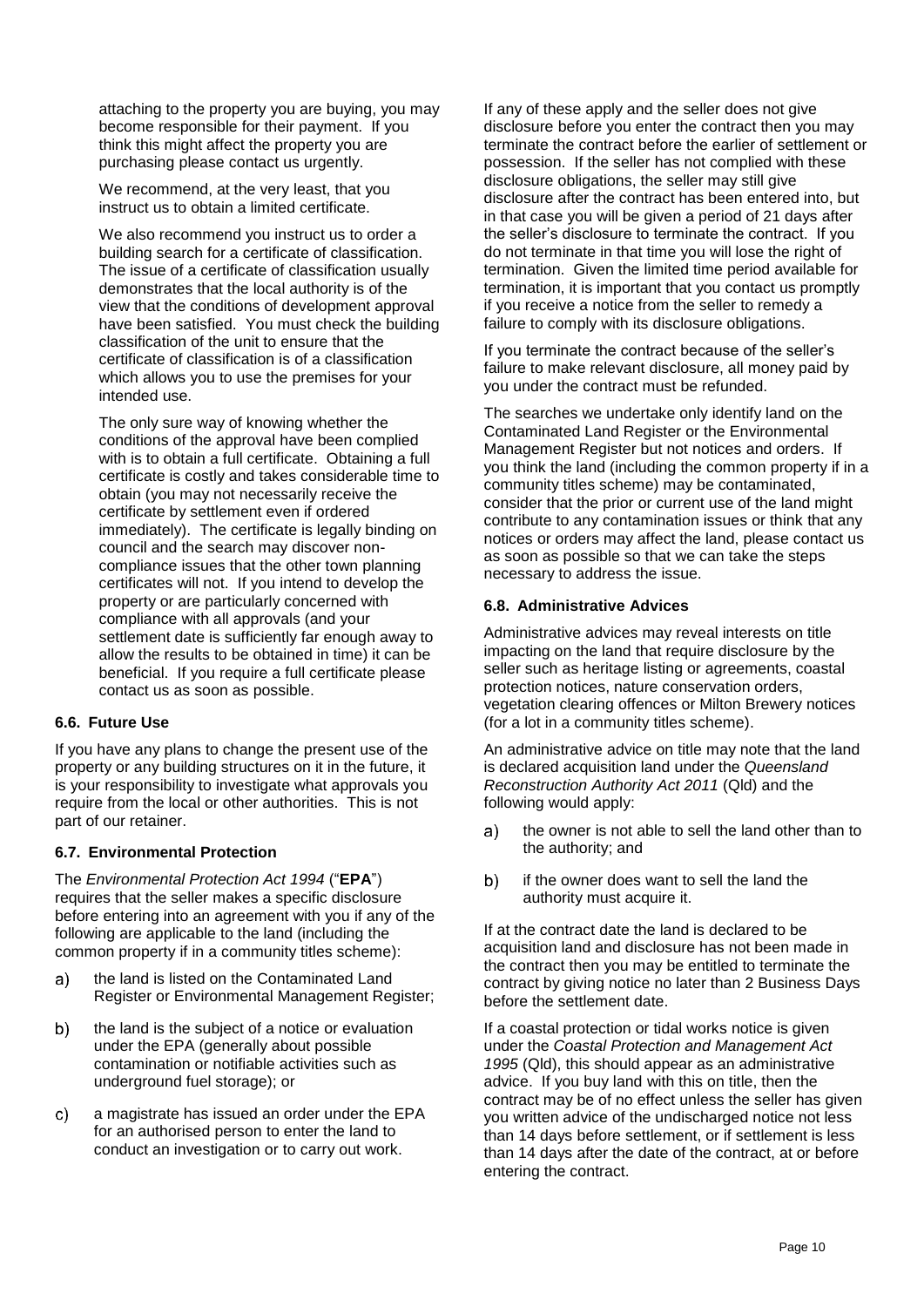Your rights for any administrative advice, including termination rights, may depend on the administrative advice and the extent of disclosure.

#### **6.9. Land valuation and taxes**

An administrative advice called a Land Valuation Act Notice may be recorded on title. This alerts buyers that a land tax deduction for site improvement or an offset allowance applies.

However, on change of ownership, any existing deduction for site improvement or offset allowance will no longer apply.

The calculation of local government rates, state land rent and possibly land tax will be based on the unimproved value (without any deduction for site improvements or offsets).

A property details report, available by searching the Queensland Valuation and Sales (QVAS) database at any of the DNRM business centres, specifically states the amounts of the site improvement deduction total and the unadjusted value.

Depending on your proposed use of the land or your status you may be entitled to deductions or concessions in relation to the assessment of rates or land tax that apply to the property, for example:

- a concession under the *Land Tax Act* 2010 in a) relation to the payment of land tax for a principal place of residence; or
- $b)$ a concession in relation to the payment of rates if you are a pensioner.

If you think you are entitled to these concessions, you should make inquiries of the Office of State Revenue or your local government.

After settlement, you will be responsible for dealing with any rates and land tax assessments, checking their accuracy (including whether the correct category has been applied for any assessments and your entitlement to any deduction or concession) and attending to payment of them.

#### **6.10. Particular issues of concern**

If there are matters regarding the property of particular concern or importance to you or your financier then you should discuss this with us so that we can determine whether a special condition is required and appropriate investigations can be made. For example:

- a) is the purchase to be subject to sale of buyer's existing property?
- b) is payment of deposit by insurance bond or bank guarantee?
- c) rights of termination if particular searches are adverse for example, if an existing or proposed tunnel or abandoned mines are discovered beneath the property.

#### **6.11. Outgoings & Adjustments**

The REIQ contract standard terms provide for rates and other outgoings to be apportioned as adjustments to the price at settlement. The seller is liable for all amounts up to settlement and you are responsible for the proportion of the outgoings relating to the period from settlement onwards, unless otherwise agreed. In some circumstances these adjustments could be substantial, and could in certain circumstances result in you having to pay a considerable amount above the balance purchase price. We may not be able to calculate the adjustments (and what you may need to pay) until we get our search results. You should instruct us to order these searches immediately.

The standard contract stipulates that the seller is responsible for all land tax assessed on the land for the land tax year current at the settlement date. Land tax is not included in the outgoings apportioned between the parties.

#### **6.12. Unregistered encumbrances**

Unregistered encumbrances and other government rights or interests may affect the property or the title such as:

- $a)$ unregistered water, sewerage or combine drains; or
- $b)$ access or extraction rights under the *Greenhouse Gas Storage Act* 2009; *Geothermal Energy Act* 2010 or the *Petroleum and Gas (Production and Safety) Act* 2004.

The standard searches may not reveal all unregistered encumbrances or other rights or interests. Council rates searches often show the existence of sewerage or drainage lines through the property.

If you have any concerns about unregistered encumbrances you should contact us as soon as possible.

#### **6.13. State Government – Prescribed Projects**

It is possible that infrastructure projects being undertaken by the State Government under the *State Development and Public Works Organisation Act 1971* may affect the land or nearby properties. An example is water infrastructure pipeline works.

Your use and enjoyment of the land may be affected by a project even though the land is not directly affected. Our searches only reveal issues affecting your land.

We suggest you make enquiries to see if projects have been declared or proposed in the area.

#### **6.14. Urban Encroachment**

The *Sustainable Planning Act ("***SPA***"*) contains provisions for the registration of urban encroachment areas that are known to be affected by the emission of aerosols, fumes, light, noise, odour, particles or smoke.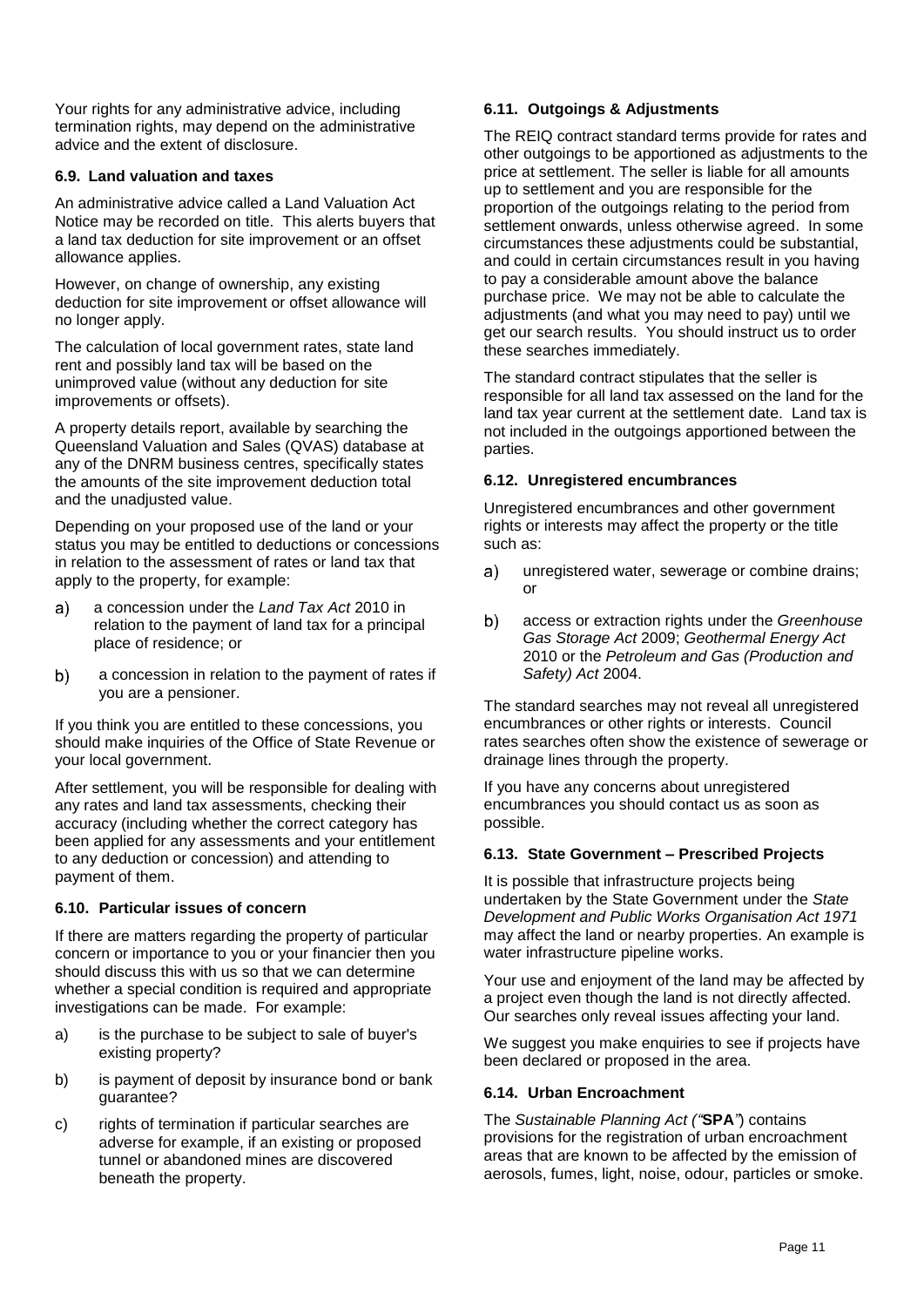If the property you are purchasing is in an affected area, then you are restricted from taking proceedings against the industry making the emissions, with few exceptions.

There is generally no termination right if it is discovered that the property is in an affected area. However, contracts for units in the Milton Rail Precinct that are subject to a current development application made before 27 April 2009 may be terminated if the buyer did not receive a notice before the contract.

An owner must not lease a unit in an urban encroachment area before giving notice to any tenant that the unit is in the area and noting the restriction on proceedings.

#### **6.15.** *Queensland Building and Construction Commission Act 1991* **(Qld)**

#### **Home warranty insurance** a)

The scheme established under the *Queensland Building and Construction Commission Act 1991* provides consumers protection when a licensed contractor performs insurable residential construction work. If the property that you purchase includes a residence that is less than 6 years and 6 months old covered by the scheme, you may be entitled to make a claim in respect of defects in the residence under the statutory insurance policy.

While we can undertake a search to establish whether a statutory insurance policy is in place for the property you purchase, whether or not a claim is accepted under the policy may depend on issues such as the nature of the defect and when you became aware of the defect.

It is beyond the scope of our retainer to advise on the statutory insurance or any issues which may impact on or limit your coverage. You may wish to contact the Queensland Building and Construction Commission ("**QBCC**") if you have any concerns.

#### **Seller as owner-builder**  $b)$

If:

- i) building work has been carried out on the property by a person who is not licensed to carry out that building work; and
- ii) the land is offered for sale within 6 years after the building work is completed,

then before the contract is signed the seller must give you a notice (in duplicate) which contains details of the building work and states that the work has been carried out under an ownerbuilder permit by the person named in the notice. The notice must also include the warning required by the *Queensland Building and* 

*Construction Commission Regulation 2003*. You must sign 1 copy of the notice and return it to the seller on or before signing the contract.

If a required notice and warning are not given as set out above, the seller will be taken to have given a contractual warranty that the building work was properly carried out. This means that if the work turns out not to have been properly carried out then rather than being able to claim under the QBCC statutory insurance regime (if it applies to the property), you may only have a right to claim compensation from the seller.

Please let us know if you are aware of the seller having conducted any work as an owner builder or if you have received any notice from the seller.

#### **6.16. Neighbourhood Disputes**

Please tell us if you have been told about or been given any copies of documents relating to disputes between the seller and neighbouring property owners about dividing fences or trees. In particular, please tell us if you are aware of any:

- $a)$ notices to fence from a neighbour;
- $b)$ applications to QCAT for fencing or trees; or
- C) QCAT orders for fencing or trees affecting the property.

For trees:

- a) the seller must give you copies of any applications or orders. If copies are not given before contract you may be able to terminate the contract at any time before settlement (despite any contract disclosure);
- if you terminate the contract the seller may also b) be liable for your reasonable legal and other expenses after you signed the contract;
- if you complete the purchase and the seller has C) not completed all work required in a QCAT tree order not disclosed to you before contract, the seller will remain liable to carry out the work after settlement; and
- $\mathsf{d}$ If there are tree applications or orders affecting the property and they have been given to you by the seller before you enter into the contract, then you can be obliged to respond to the QCAT application or complete work specified in an order which has not been completed by the seller.

For fences: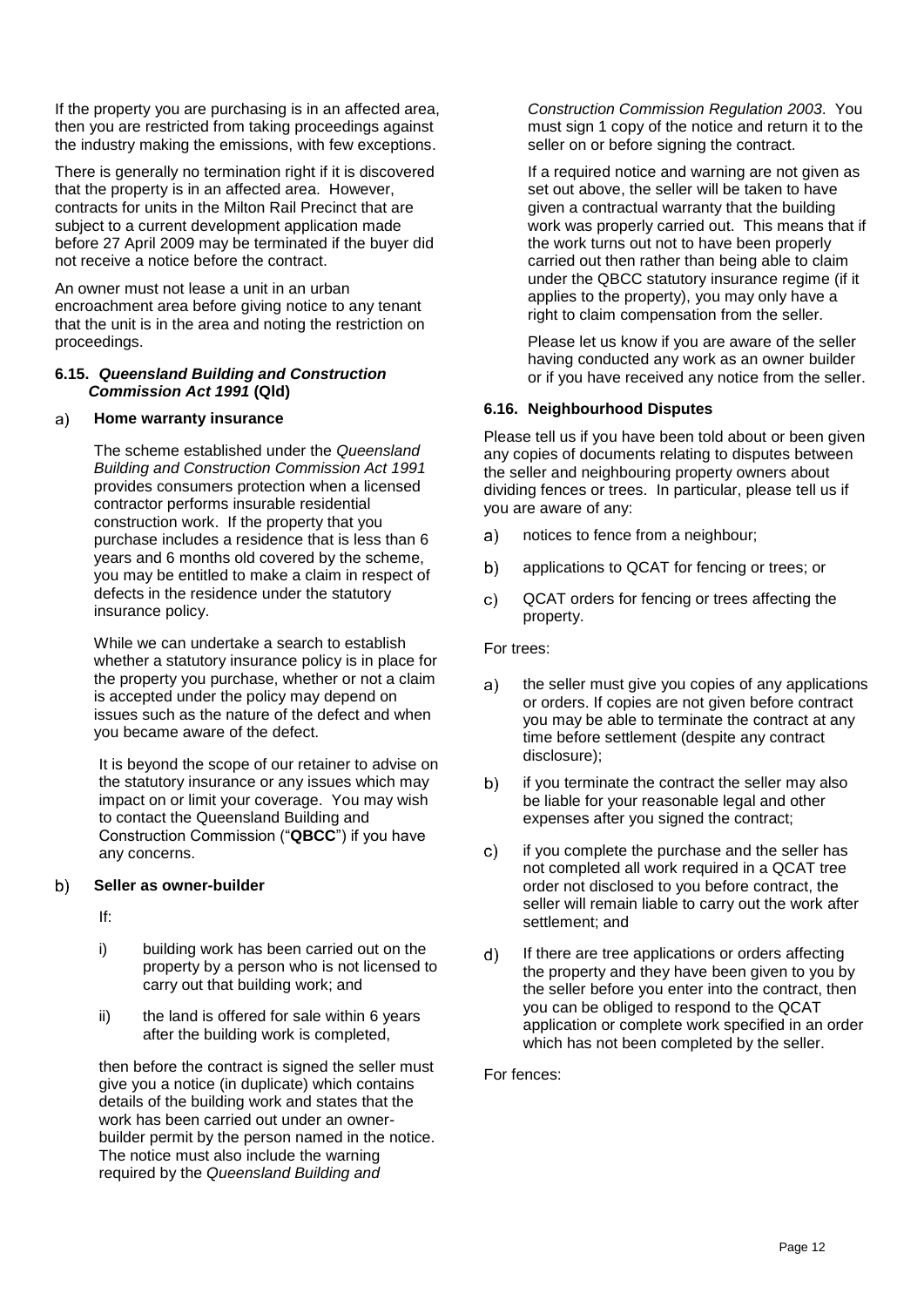- $a)$ the seller warrants in the contract that there will be no unsatisfied fencing notices, applications or orders existing at settlement; and
- if an unsatisfied notice, order or application exists  $b)$ at settlement you may be entitled to terminate the contract or claim compensation from the seller.

The QCAT search result does not reveal the presence of any applications in relation to trees or fences that have not yet resulted in an order. These applications can only be discovered by a physical search of the QCAT register. We recommend that you instruct us to have a search agent conduct this search.

The seller must promptly give you a copy of any notice, proceeding or order, received after the contract date.

The seller must not give any notice, seek or consent to any order or agreement without your prior written consent after the contract date.

Please give us any details of any disputes, notices or orders relating to dividing fences or trees that you are aware of.

Although views from a property are not generally protected by the law, the *Neighbourhood Disputes (Dividing Fences and Trees) Act 2011* (Qld) (**ND Act)** will, in limited circumstances, provide a property owner with the ability to seek an order from QCAT regarding trees on adjoining land (or on land that would be adjoining but for a road). Where a person's property is affected by substantial, ongoing and unreasonable interference from a tree on adjoining land, that person may seek orders under the ND Act in relation to the tree (including for compensation or for work to be done to the tree). If the interference is the obstruction of a view, QCAT may only make orders if the tree rises at least 2.5 metres above the ground and the obstruction is a severe obstruction of a view, from a dwelling on the property, that existed when the property owner took possession of the property.

The ND Act will not provide you with greater views than what exist when you take possession of the property. If the views from the property you are buying are important to you, we recommend that, on taking possession of the property, you make a record (including photographs) of the existing views. Without a relevant record, it would be difficult to provide evidence to QCAT about the views that existed at the time you took possession of the property.

#### **6.17. Instalment Contract**

We need to determine if your contract is an instalment contract. A contract can become an instalment contract for many reasons including:

- a) the deposit is more than 10%; or
- $b)$ the deposit is stated to be non-refundable in all circumstances; or
- $c)$ the buyer is given a rebate off the purchase price which makes the deposit more than 10% of the rebated purchase price; or
- $d)$ the buyer is required to pay money to the seller (other than a 10% deposit) before receiving a transfer and the amount payable under the contract exceeds market value for what is provided in exchange. For example, a rent to buy contract may require the payment of instalments which exceed the market rent that would otherwise be payable.

The effect of the contract being an instalment contract is:

- $a)$ if you default in the payment of any instalment or part of the purchase price (other than a deposit) the seller cannot terminate the contract until 30 days after having served a notice giving you 30 days within which to make payment. If you choose to make payment within the 30 day period (including any default interest payable under the contract) then the seller cannot terminate the contract as a consequence of your initial non-payment. This means that where the default is in the payment of the balance purchase price, you can effectively obtain another 30 days in which to settle;
- the seller is prohibited from re-selling or reb) mortgaging the property before settlement; and
- the seller may be required to comply with the  $\mathbf{C}$ National Credit Code, including the requirements for pre-contractual disclosure, ongoing notices and certain pre-requisites to enforcement.

Unless you instruct us to investigate the possibility that your contract is an instalment contract, we will assume that this investigation will not be of any benefit to you and that you wish to settle the purchase on the settlement date. If, of course, your capability to settle on the settlement date changes at any time, you should let us know.

#### **6.18. Transfer Duty**

Transfer duty is a state tax which is payable on dutiable transactions in Queensland. Transfer duty is calculated on the dutiable value of the property which is generally the higher of the consideration payable under the contract and the unencumbered market value of the property.

As transfer duty is applicable to each transaction, you must ensure that the buyer named in the contract is the person or entity that you intend to own the property. Otherwise you risk 2 or more assessments of transfer duty, which can increase the transfer duty payable.

If you are seeking to purchase property for your Self Managed Super Fund ("*SMSF*") and are planning to buy the property using a bare trustee as purchaser with a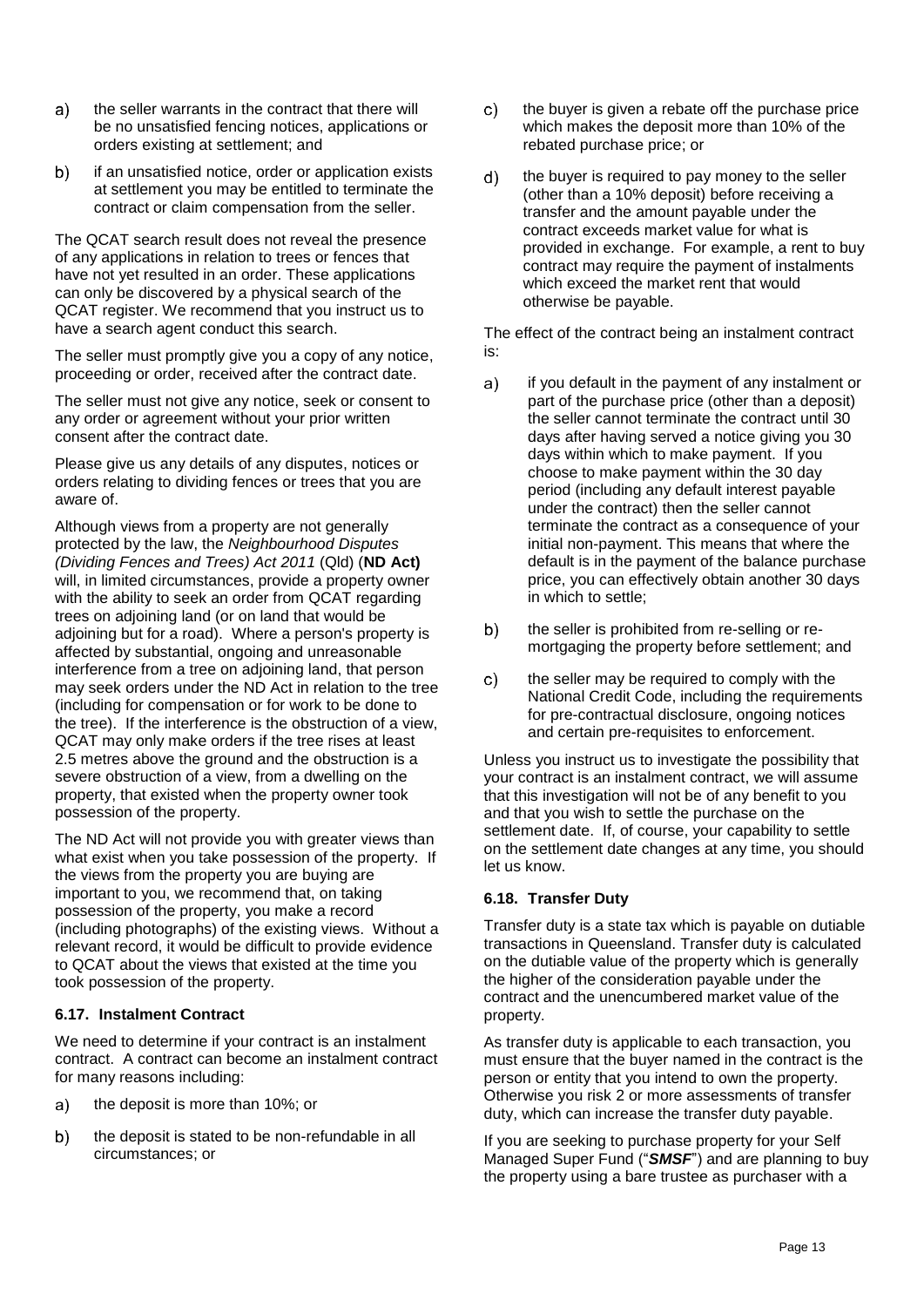loan then you run the risk of having to pay transfer duty again when the property is transferred to your SMSF on repayment of the loan. It is outside our normal retainer to advise you on strategy to avoid that additional duty.

You also need to carefully consider your current and ongoing eligibility for any concession or exemption that you obtain.

If you do not fulfil obligations regarding the payment of duty or advising the Office of State Revenue of changes to your eligibility for concessions or exemptions then they may identify this (as they actively cross-check data held by other government agencies) and can seek to recover any shortfall directly from you including penalties and interest. Recovery of incorrect or unpaid duty may occur years after settlement and could compound into substantial amounts.

### **6.19. Home Concessions to Transfer Duty**

You may be eligible for a home concession on the transfer duty if you meet the following occupancy requirements:

the property is being purchased as your first home  $a)$ and will be occupied as your principal place of residence within 12 months after settlement ("*first home concession*"); or

the property is vacant land, is being purchased to construct your first principal place of residence that you will occupy within 24 months after settlement ("**first home vacant land concession**"); or

- $\mathsf{c}$ the property is being purchased:
	- i) to be occupied as your principal place of residence within 12 months after settlement; and
	- ii) the agreement to purchase the home was entered into either before 1 August 2011 or after 30 June 2012 ("**home concession**");

**and**:

- d) you satisfy all the Office of State Revenue's strict eligibility requirements; and
- you do not dispose of **the property within 12**   $e)$ **months of** occupying the residence.

# *First Home Concession*

If you are eligible, no transfer duty is payable for purchases where the consideration or value is under \$500,000. The concession progressively reduces as the consideration or value of the acquired property increases up to \$550,000.

There is no first home concession where the consideration or value of the acquired property is equal to or greater than the applicable amount noted above. If you are over the upper limit for the first home

concession you may be still be eligible for a home concession.

# *First Home Vacant Land Concession*

If you are eligible, no transfer duty is payable for purchases of first home vacant land up to \$250,000 in value. The concession progressively reduces as the value of the acquired vacant land increases up to \$400,000. There is no concession where the value of the vacant land is \$400,000 or greater and transfer duty is then payable at ordinary rates.

# *Home Concession*

If you are eligible, concessional duty rates apply to the first \$350,000 of the consideration or value of the home and any part of the price over \$980,000.

Duty at general rates apply to the value between \$350,000 and \$980,000.

# *Eligibility requirements*

Strict eligibility requirements apply to each of these home concessions.

We strongly suggest that if you intend on applying that you check your eligibility for the concession by using the Office of State Revenue's on-line eligibility test (available on their website at [http://www.osr.qld.gov.au\)](http://www.osr.qld.gov.au/) or by calling them directly on 1300 300 734.

Usually you will not meet the eligibility requirements for a home concession on duty if:

- you are purchasing an investment property;  $a)$
- $b)$ you are purchasing using a company, unit trust or discretionary trust;
- $\mathbf{C}$ you are applying for a first home concession and:
	- i) have held an interest in residential land somewhere in the world; or
	- ii) have claimed the concession before;
- d) you are applying for a first home vacant land concession and:
	- i) have held an interest in residential land somewhere in the world; or
	- ii) there will be more than one home constructed on the vacant land; or
	- iii) there was a building, or part of a building, on the land when you bought it.

You should tell us as soon as possible if:

- a concession applicant is under 18 years old; or a)
- a trustee or guardian is purchasing for the benefit  $b)$ of legally disabled beneficiaries.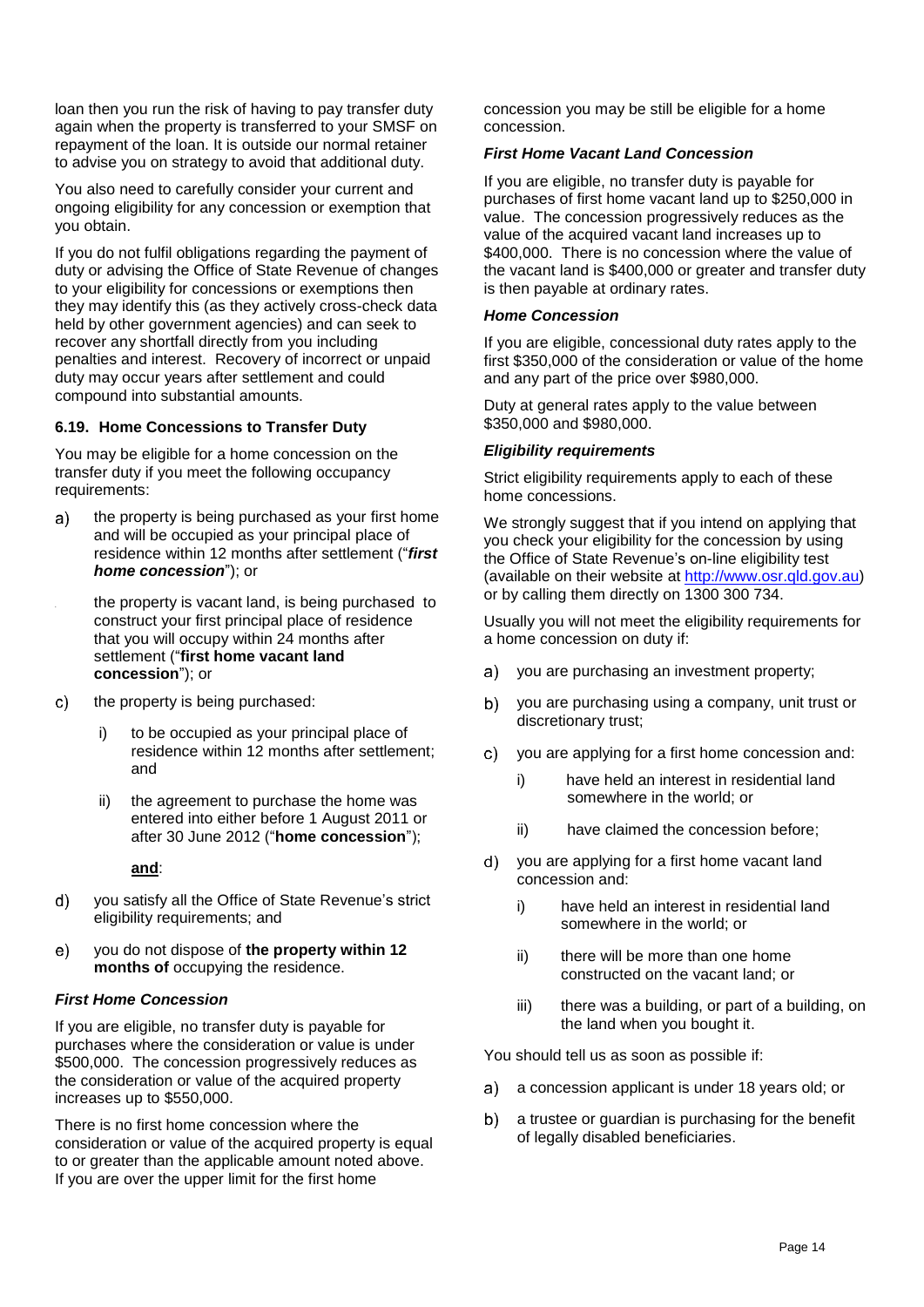### *Disposal of property*

You will lose your entitlement to the full concession if you sell, transfer, lease, extend a lease, rent, surrender a lease to another person or otherwise grant possession of your property to another person within 12 months of occupying the house. Repayment of all or part of the concession may be required and penalties and interest can apply.

If any of these things apply, you must notify the Office of State Revenue within 28 days of the event happening as your liability for transfer duty is required to be reassessed. If you do not, significant additional penalty duty may be payable and interest will be charged from when you are liable to notify the Office of State Revenue. If applicable, this is your responsibility and is outside the scope of our retainer.

However, the following are generally not considered to be a disposal of the property by the Office of State Revenue:

- $a)$ the sellers remain in the property after settlement and move out within 6 months of settlement;
- $b)$ existing tenants remain in the property no longer than 6 months after settlement and their current lease expiry date;
- $\mathbf{C}$ an intervening event such as a natural disaster, incapacity or death prevents you from occupying the home;
- $d)$ you enter a retirement village lease;
- you occupy the home as your principal place of  $e)$ residence, then leave it vacant for the rest of the 1 year occupancy period; or
- $f$ you transfer part of the property to your spouse.

It is important to consider the potential effect that any dealing with the property may have on your entitlement to a concession for transfer duty. You should contact us to discuss any queries you have in relation to this issue.

#### **6.20. General Exemptions to Transfer Duty**

Your transaction may also be exempt from transfer duty if:

- the contract is terminated or comes to an end; a)
- it is a transfer between husband and wife b) pursuant to a Family Court order, maintenance agreement or binding financial agreement;
- it is a transfer between de facto spouses under a C) recognised cohabitation or separation agreement;
- $d)$ it is the distribution of a deceased's property to beneficiaries, surviving joint tenants or to a trust set up to distribute the estate;
- the property was won in an art union competition;  $e)$
- $f$ you are a registered charitable institution (for example a religious body or educational institution);
- the transfer is to correct a clerical error in a  $g)$ previous transaction;
- $h)$ it is a transfer between complying superannuation funds or entities;
- it is a transfer to a registered industrial i) organisation under the *Industrial Relations Act 1999* (Qld).

You should contact us as soon as possible if you think that any of these exemptions may apply.

#### **6.21. Related Parties**

You must tell us if you have a business or personal relationship with the seller or if the consideration for the sale is less than market value. If so, this will have duty implications and we will require for duty assessment purposes a valuation of the property using 3 comparable sales within the last 3 months. If applicable, these valuations must meet certain criteria and are required before duty being assessed and paid. You should call us as soon as possible to discuss if you think this may apply, as failure to obtain the valuations can result in serious consequences for you, for example, the imposition of penalty duty and interest.

#### **6.22. Aggregation of Transfer Duty**

If you buy 2 or more properties or enter into 2 or more contracts that the Office of State Revenue considers arise from the 1 arrangement you may be liable to pay more transfer duty based on the aggregate value of the assets being purchased.

Please contact us as soon possible if you have:

- a) previously bought a property from any of the sellers noted in the contract (including family members or associates of any of the sellers, such as companies or officeholders related to any of the sellers);
- bought an adjoining or nearby property from b) anyone - particularly to develop together with this current property;
- C) bought a business in conjunction with this transaction;
- negotiated this contract or property together with  $\mathsf{d}$ or shortly after other contracts or property; or
- $e)$ otherwise have reason to believe that the Office of State Revenue may consider this transaction as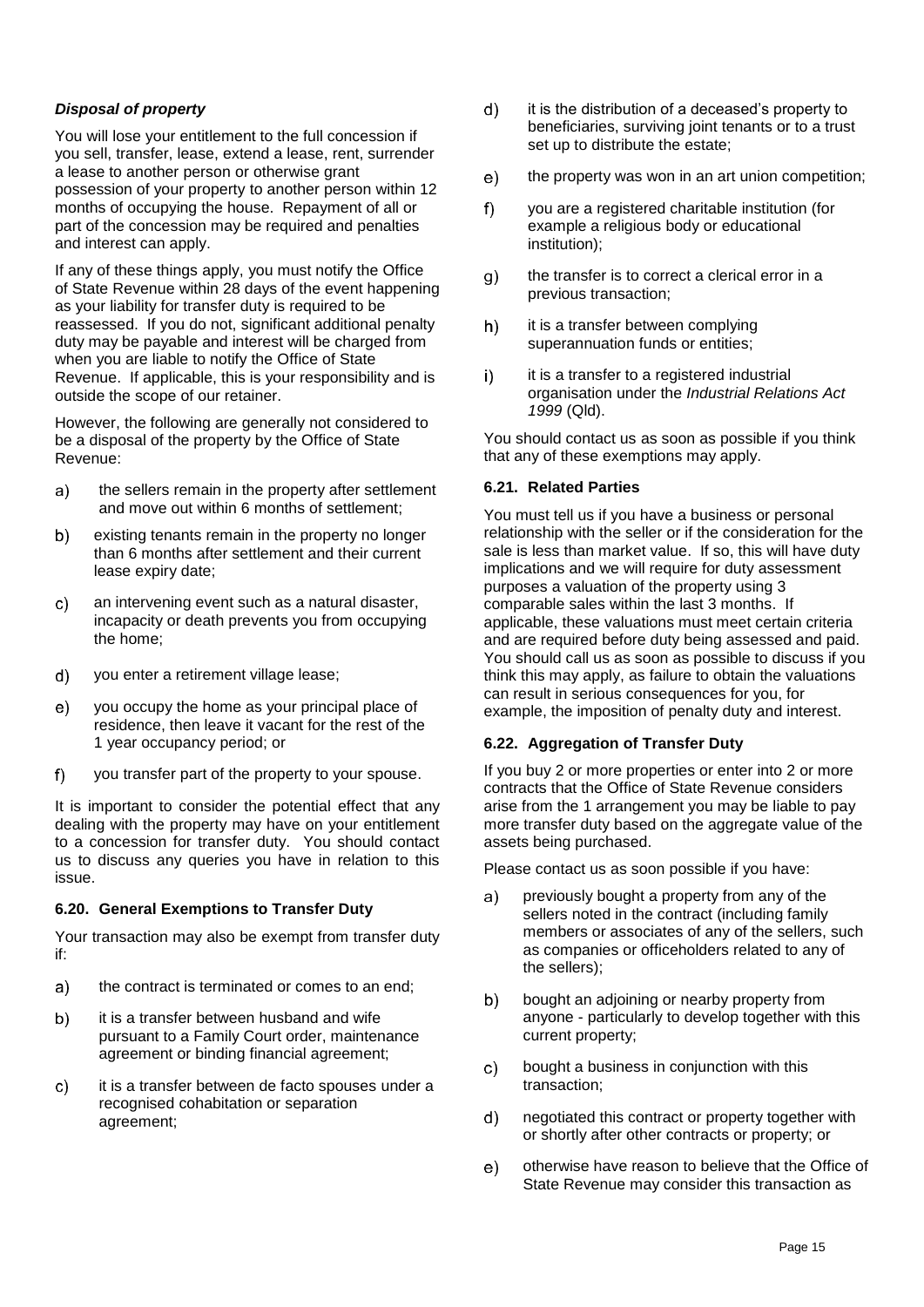one transaction with another contract or agreement.

### **6.23. Seller's Warranties**

The seller warrants various things that could affect the property, such as correctness of title, capacity to complete, no judgments, orders or writs affecting the property, no unregistered dealings, no notices of body corporate meetings and no obligation to give an EPA notice.

If the seller breaches any of these warranties you generally may:

- $a)$ terminate no later than 2 days before settlement; or
- $b)$ claim compensation before settlement and proceed to completion.

#### **6.24. Property adversely affected**

If the property is affected as at the contract date because:

- the present use is not lawful;  $a)$
- $b)$ the land or common property is affected by a proposal of a competent authority e.g. Transport Infrastructure;
- access or any services to the land or common  $\mathsf{c}$ property passes unlawfully through other land;
- d) an authority has issued a current notice to treat, or notice of intention to resume the land or common property;
- the property is affected by the *Queensland*  e) *Heritage Act 1992* or is included in the World Heritage List;
- the property is declared acquisition land under the f) *Queensland Reconstruction Authority Act 2011*;

and this is not disclosed in the contract, you may be able to terminate the contract up until 2 business days before settlement. If you do not terminate in accordance with the contract, you will be treated as having accepted the property subject to these issues.

#### **6.25. Survey**

The searches we conduct cannot ascertain if there is:

- an error in the boundaries/area of the land; or a)
- $b)$ any encroachment onto or from the land.

You are entitled to survey the land to establish the location of structures on the land or adjoining land.

Mistakes or omissions in how the property is described in the contract may also be identified by a survey.

A survey can sometimes also identify other issues, such as:

- $a)$ an unallocated road reserve;
- unregistered encumbrances; b)
- $\mathbf{C}$ encroachments; and
- $d)$ easements;

that is not noted on the title and may not be identified by the searches we conduct.

You may have a right of termination or compensation under the contract that you may not realise you have unless a survey is conducted. If a right of termination or compensation does exist, you must give notice to the seller before settlement. If your contractual rights are not exercised by settlement and you identify one of these issues after settlement, then you may suffer loss and may not be able to make any claim against the seller for any damage suffered.

In the case of waterfront land, a survey may also establish whether the boundaries of the land are affected by erosion. If land is beachfront land, in some cases the State government has the power to declare a right of public access over the beach area of your land despite private ownership. If that declaration is made, the public will be entitled to use that part of your beachfront land affected by the declaration and the State or local government may create conditions for how the affected land may be used (including by you).

The seller should disclose any existing declarations to you. However, if a declaration is made after settlement, there is no compensation available to you. While any declaration that is made must be registered in relation to the land, it may be important to establish whether erosion has resulted in the seashore affecting the boundaries of the land and whether circumstances exist which might lead to a declaration being made or which may have already given rise to a declaration that has not yet been registered. If you are aware of any of these circumstances, please inform us as soon as possible.

If you wish to satisfy yourself about these potential issues then you should engage a surveyor to survey the land or contact the relevant government agency to make further enquiries as soon as possible. If the surveyor makes any observations you should contact us urgently.

#### **6.26. Vacant Possession**

The seller is obliged to give vacant possession of the property, which means you are able to physically and legally occupy the property after settlement (except where you agree otherwise, such as buying property subject to tenancy). In the case of a lot in a community titles scheme, the property includes any exclusive areas for the lot.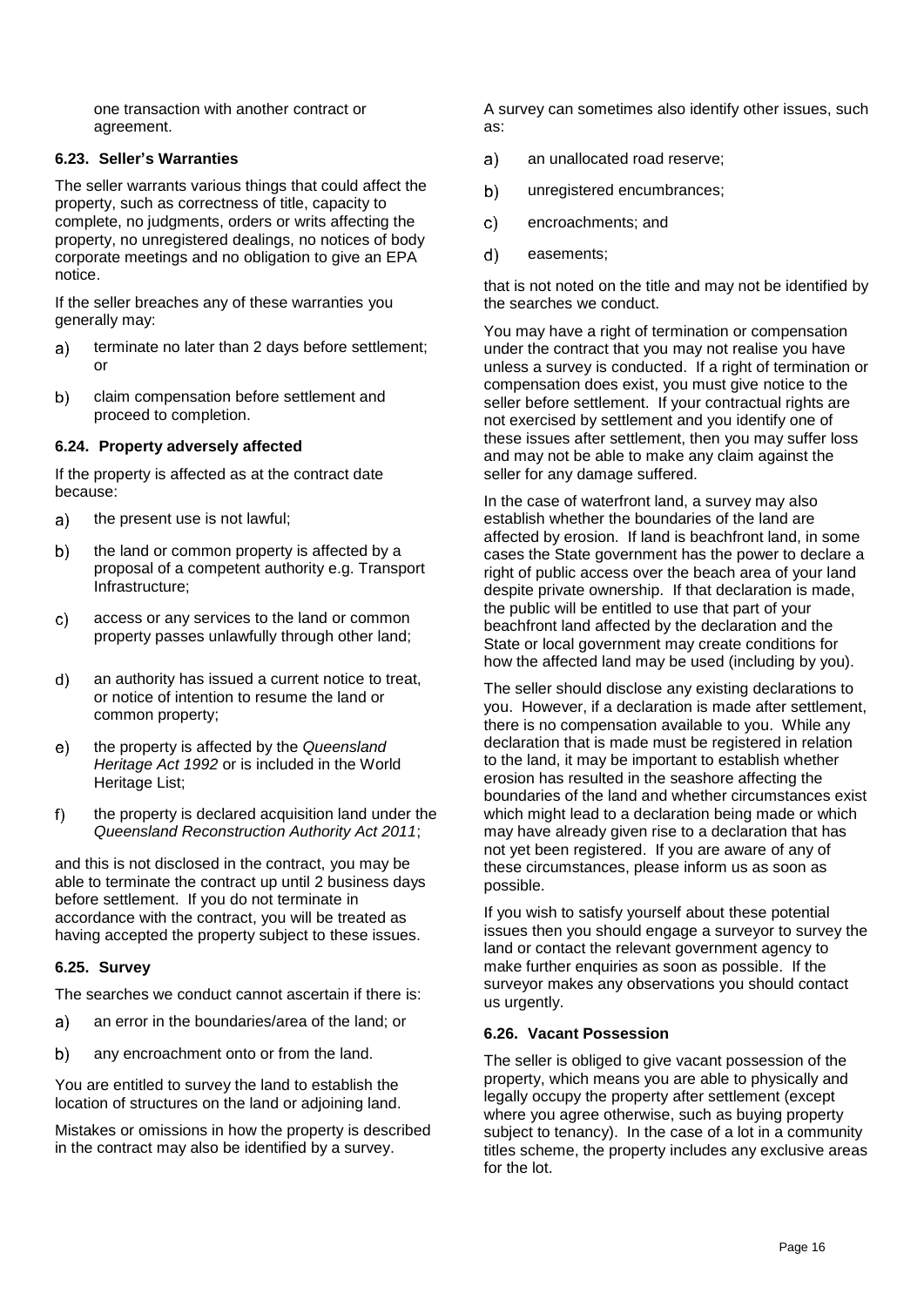#### **6.27. Pre-settlement Inspection**

You are entitled (after giving reasonable notice to the seller) to enter the property once for the purpose of conducting a pre-settlement inspection. We suggest you make arrangements with the seller's agent to arrange to inspect the property closer to the time of settlement and, amongst other things, check that no fixtures have been removed or not anticipated issues with the seller providing vacant possession.

You should let us know if the seller has made any changes to the property, as this may entitle you to terminate the contract or claim compensation from the seller.

Inspections are important even if you are purchasing vacant land, to ensure that the seller or other parties have not completed any earthworks or construction on the property since the contract was entered into.

#### **6.28. Transfer documents**

Title to the property will be transferred to you after settlement when the transfer documents are registered in the Land Titles Office. The transfer documents must be signed by the seller and by you although we are able to sign the transfer documents on your behalf. We will prepare the transfer documents and send them to the seller to sign. At the same time we will send a copy of the transfer documents to you for your records. After settlement, we will lodge the transfer documents for registration unless you have a financier, in which case the financier will be responsible for lodging the transfer documents for registration. Registration of the transfer if critical to your ownership of the property and you should follow up your financial after settlement to ensure that the transfer has been registered. If you require us to follow up your financier, please let us know (but we note that this will be an extra cost to you).

#### **6.29. Keys and codes**

At settlement, the seller is obliged to deliver all keys, codes or devices in the seller's possession or control for all locks or security systems on the property.

Please complete the section in the Questionnaire advising us whether to arrange for the seller to leave the keys with the agent for you to collect after settlement or if we should request to collect the keys at settlement for you to collect from us. If you want us to collect the keys at settlement, we must give notice to the seller of that requirement at least 2 clear business days before settlement. Unless you specifically instruct us to collect the keys, we will request that they are left with the real estate agent for you to collect after settlement.

### **6.30. Chattels**

The seller must remove all chattels not included in the sale and any substantial rubbish on the property before settlement. The seller may also remove any fixtures that have been excluded from the sale.

If the property is currently tenanted and the tenancy is not noted on the contract, then this obligation requires both the seller's property and any tenant's property to be removed before the actual time of settlement on the settlement date.

#### **6.31. Information regarding the property**

If requested before settlement, the seller must give you:

- copies of all documents about any unregistered a) interest in the property;
- full details of all continuing tenancies to allow you b) to properly manage the property after settlement;
- sufficient details (including the date of birth of  $\mathsf{C}$ each seller who is an individual) to enable you to undertake a search of the Personal Property and Securities Register;
- further copies or details if any information  $\mathsf{d}$ previously given ceases to be complete and accurate.

Please let us know if there are any documents or details that you would like us to request. You may be entitled to claim compensation if this information is not provided and as a result you suffer loss.

#### **6.32. Other Professionals**

We suggest you seek advice about the purchase from other professionals, including:

- an accountant about the commercial viability,  $a)$ appropriate purchasing entity, tax considerations of the purchase and (if applicable) compliance with your Self Managed Super Fund's investment strategy;
- $b)$ a surveyor – to survey the property to check for boundary, area and encroachment issues;
- a valuer to assure yourself that the price C) represents the market value of the property;
- $\mathbf{d}$ a soil tester – if you are planning on building (particularly in a new estate) to assure yourself that the soil condition does not require any special construction requirements; and
- a town planner to assess planning compliance e) issues or give advice regarding proposed future development.

#### **6.33. Settlement Notice**

We will lodge a Form 23 Settlement Notice on title before settlement. This helps protect your interest in the property by preventing the registration of any conflicting interest (such as a mortgage or transfer to an unrelated third party, but not a caveat or a writ of execution) until the earlier of:

2 months after we lodge the notice; ora)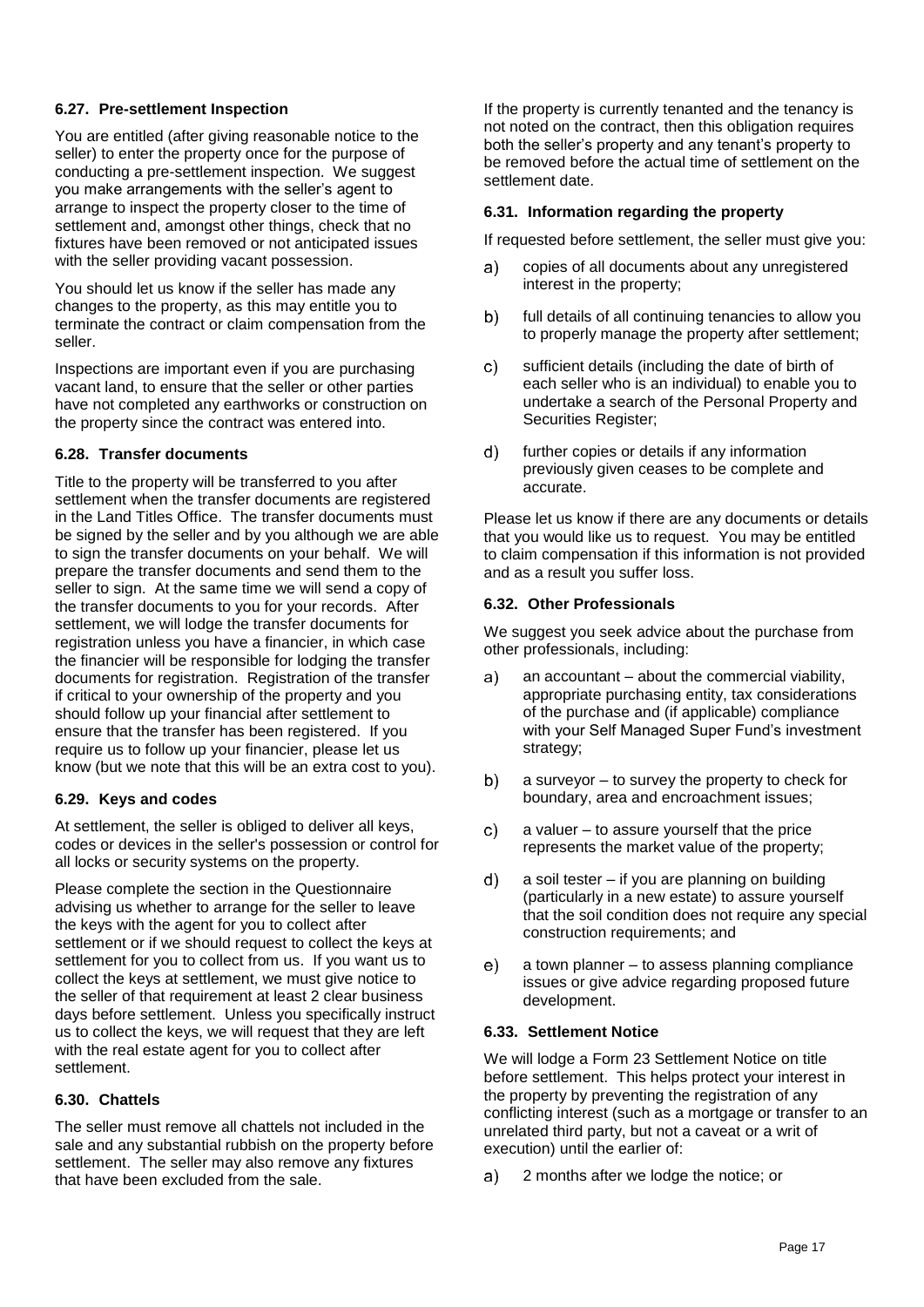- $b)$ your transfer and all related documents have been lodged; or
- $\mathsf{c}$ it is withdrawn.

### **6.34. Utility Services**

No adjustments are made at settlement for charges for electricity, gas, telephone, internet or pay-TV and other utility services. We recommend that you arrange for connection of these services from the proposed settlement date to ensure appropriate readings and calculations of the seller's obligations for these services can be billed to the seller.

If a service provider will not arrange for connection from settlement without authority or confirmation from the seller you should obtain this via the real estate agent or from the seller directly. It is beyond the scope of our retainer.

### **6.35. Promises made by the Seller or the Agent**

Please tell us of any promises or warranties made to you by the seller or the agent which are not contained in the contract. If you have been promised anything not shown in the contract you should tell us as soon as possible, as we may not be aware of them. There may be no protection for you in the standard contract in relation to such issues. Your options may be limited to:

- a) terminate under any applicable cooling off period or some other contractual term (where applicable); or
- $\mathsf{b}$ make a claim for compensation.

Court action is expensive and if you are aggrieved by the misrepresentation it may be ultimately more cost effective to terminate using your contractual rights if you have the opportunity.

# **6.36. Early possession**

If the seller agrees to let you into possession of the property before settlement, the contract provides that:

- you must maintain the property in substantially its a) condition at the date of possession except for fair wear and tear (which obliges you not only to look after the property but also to refrain from making any alterations to the property , including any improvements on the land and any landscaping);
- $b)$ your entry into possession is under a personal licence that the seller can revoke at any time;
- $\mathbf{c}$ you insure the property to seller's satisfaction;
- d) you indemnify the seller against any expense or compensation incurred as a result of your possession of the property.

The seller may also choose to impose other conditions that it deems appropriate for granting early possession. There is significant risk that you may incur expenses or suffer loss if you enter into early possession, including if:

- you do not settle and have not maintained the  $a)$ property – as the seller may claim compensation from you for failure to maintain the property;
- $b)$ you do not settle and have improved the property in any way – as the seller is not specifically required under the contract to compensate you for any improvements and court action to seek compensation may be costly;
- $\mathsf{C}$ the seller revokes your licence to possession (which the seller can do for any reasonable reason and at any time) and you resist eviction from the property – as the contract requires that you must repay the seller's costs of eviction. The seller may also suffers loss whilst you are being evicted (e.g. the seller cannot tenant or sell the property) and may claim compensation from you for that loss; or
- $d)$ the seller seeks to enforce the indemnity you have provided to make a claim for any expenses or damage incurred as a result of your possession.

Other rights that might exist (including some possible termination rights) may be lost once you take possession. There may be other issues that need to be considered such as an effect early possession may have in land tax liability in relation to the property.

If you are considering early possession please contact us.

# **6.37. Building Covenants**

Are you aware of any building covenants affecting the property or have you signed any document relating to any covenants? If so, please provide us with details and a copy of any documents signed, as these may impact on your proposed use of the property or bind you to additional contractual obligations or liabilities.

# **6.38. Electrical Safety Switch**

If an approved electrical safety switch for general purpose socket outlets has not been installed in the property under the Electricity Regulations you are required to have one installed within 3 months following settlement. Failure to do so could result in a \$1,500 penalty.

#### **6.39. Smoke Alarms**

Failure to install compliant smoke alarms is an offence under the *Fire and Emergency Services Act 1990*. If the property does not have compliant smoke alarms installed, you should ensure this is done immediately following settlement.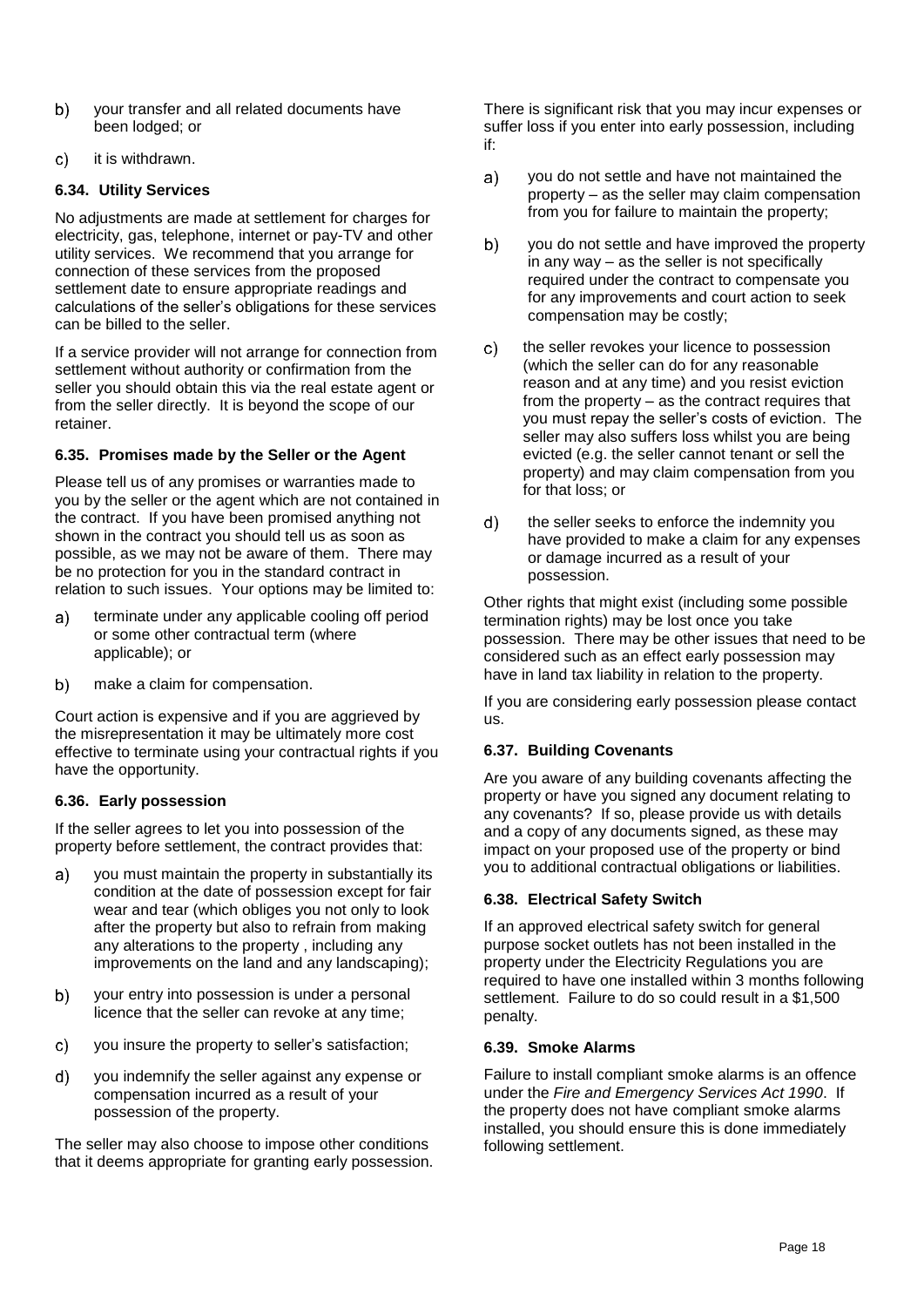#### $\overline{7}$ . **ELECTRONIC CONVEYANCING (OR E-CONVEYANCING)**

### **7.1. What is e-conveyancing?**

E-conveyancing is a recently introduced system which allows for an "electronic" settlement of a conveyancing transaction through an online exchange known as PEXA. The system will operate across Australia and is supported by legislation in Queensland.

The system does not cover all aspects of the conveyancing process but does allow for the preparation and signing of documents and their lodgement in the Land Titles Office as well as the completion of financial transactions involved in a conveyance (such as the transfer of settlement money and the payment of transfer duty) to occur electronically. Traditionally, each of these steps is handled by a paper process where printed documents would be signed by parties and documents and cheques for settlement funds are physically exchanged at settlement.

The main advantage of an electronic settlement process is efficiency. Not only does the process make it unnecessary to attend a physical settlement for exchange of documents and funds, when the exchange occurs, cleared funds are credited to the recipient's account within a very short time. This has particular benefits for a seller who will not be required to wait for cheque clearing procedures following a settlement.

#### **7.2. When can e-conveyancing be used?**

The electronic settlement process cannot be used for all conveyancing transactions. The process is only available to financial institutions and legal practitioners. It could not be used, for example, where a party chooses not to engage a legal practitioner. It is important to note that the process can only be used if all parties agree to use it (ie, there is no compulsion to use the system).

# **7.3. Client Authorisation and verification of identity**

We require your authority to use e-conveyancing for settlement of the transaction. That authority must be provided in the form of the Client Authorisation (which will accompany our First Letter if we are subscribers to PEXA and are able to use e-conveyancing for settlement of the transaction). A separate Client Authorisation form must be signed by each buyer.

As a Client Authorisation allows us to undertake the settlement of the transaction on your behalf (and to sign documents for you), we are required to undertake a prescribed process to verify your identity. This will require you to attend at our office for a face-to-face meeting where you will need to produce identity documents and sign the Client Authorisation. Please contact us to discuss details of the identity documents required. If it is not possible for you to attend at our office for a face-to-face meeting, arrangements can be

made for an agent to undertake the verification of identity process. Please contact us to discuss this option.

#### **7.4. Risks of using e-conveyancing**

Although the system may have advantages for the parties in relation to the efficiency of arranging settlement and the transfer of funds, a party contemplating the use of the system should be aware of the following risks:

- The electronic settlement may be delayed by a) system failures. The contract provides that if a settlement cannot occur by 4pm (AEST) on the settlement date because a relevant computer system is inoperative, a party will not be in default (despite that time is of the essence of the contract) and the settlement date is deemed to be the next business day. While that risk also exists in circumstances where a traditional (paper based) settlement process is used, in the electronic environment the extension of the settlement date will be automatic. Generally speaking, apart from where the Land titles Office computer fails and titles cannot be searched, in a traditional settlement, any extension will still be a matter for negotiation between the parties (ie, a party is not automatically entitled to an extension of time because of the failure of its financier's computer system) and a party may impose conditions on an extension to protect itself from financial loss.
- b) A party to a transaction may, after having previously agreed to use the system, elect to withdraw from it. The contract allows a party to elect not to proceed with electronic settlement by giving written notice to the other party. That notice cannot be given later than 5 business days before the settlement date unless the transaction is excluded by the rules applying to the use of the system, a party's solicitor is unable to complete the transaction due to death, a loss of legal capacity or the appointment of a receiver or administrator or where the financial institution of a party is unable to settle using the system. If one of the exceptions applies, the settlement date will be extended by a period of 5 business days. This means in practice that the parties will still need to prepare for a traditional (paper based) settlement process to ensure that if one party withdraws from the electronic process, the other party is still able to satisfy its settlement obligations on time. Having to prepare for both methods of settlement may erode the efficiencies and costs savings of the electronic process and may well add to the work involved in preparing for settlement.
- One of the main advantages of electronic C) settlement is the transfer of funds to the recipients of the settlement proceeds within a very short time. This will include not only the seller and the seller's financial institution but also authorities to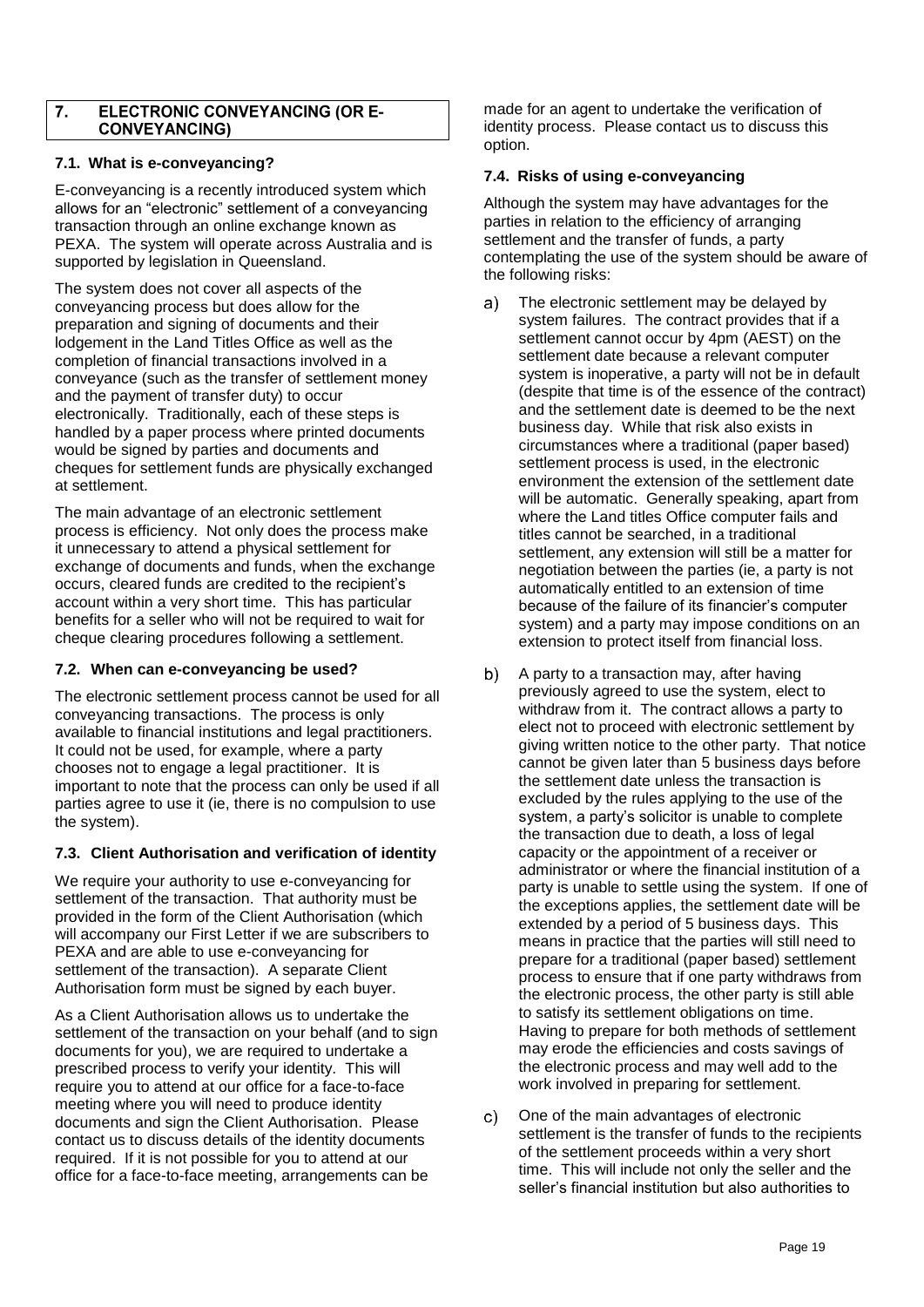whom money is paid to discharge an outgoing. Any arrangement that involves the transfer of funds to a nominated bank account carries with it the risk that an error may result in funds being credited to the wrong account. The speedy transfer of funds may make any wrongfully transferred funds more difficult to track or recover.

- $\mathbf{d}$ A traditional settlement involves a physical exchange of documents and funds (provided by bank cheques) and, generally speaking, at any time until that exchange has taken place a party may refuse to settle. An electronic settlement will require the respective parties to commit themselves to settlement of the transaction at an agreed time for settlement (when the electronic workspace for the transaction will lock). The settlement process is to commence at this time and, unlike a traditional settlement (where settlement may be aborted until final exchange). the parties will not be able to abort the settlement after the workspace locks and the settlement process has commenced. In limited circumstances, this may mean you discover issues with the property and, while the contract has not settled, you may be unable to exercise any rights.
- If you have any questions about how ee) conveyancing works or whether it may be used for your transaction, please contact us to discuss them.

#### $8<sub>1</sub>$ PERSONAL PROPERTY SECURITIES

#### **8.1. What are Personal Property Securities and how do they affect this transaction?**

The Personal Property Securities Act 2009 (Cth*)* ("*PPSA*") applies to security interests in personal property, including goods and chattels, financial property, shares and intellectual property (personal property).

PPSA doesn't apply to land, buildings or fixtures that form part of the land.

The PPSA may apply if, in addition to the land, personal property is sold to you which is not a fixture. Title to that personal property must be transferred at settlement free from encumbrances.

#### **8.2. What is affected by the PPSA?**

A chattel, good or other personal property (other than crops) is considered to be a "Fixture" if it is affixed or annexed to the land in such a way as to become part of the land (taking into account the degree/ mode/ object of annexation). Fixtures are not affected by the PPSA.

All other goods will generally be considered chattels and may be affected by the PPSA.

For example:

- $a)$ An air-conditioning unit, satellite dish, oven, rangehood, window furnishings or carpets are usually fixtures and the PPSA may not apply.
- A clothes dryer, furniture package, fridge or b) washing machine (if not affixed) are chattels to which the PPSA may apply.
- $c)$ Items such as solar panels or water tanks/pumps may be considered a chattel depending on how these items are part of the property (eg if they are affixed, and if so, how).

#### **8.3. When do I need a specific release?**

- If:
- $a)$ personal property is included in the sale; and
- b) a security interest is noted on the PPS register for that property; and
- $c)$ none of the extinguishment rules apply;

then the seller will need to obtain from the secured party either a letter or financing change statement, which releases the personal property being sold and provide it at settlement. If you are uncertain about the legal position of the chattels, we recommend you instruct us to request a specific release from the seller.

To enable us to consider if any of the extinguishment rules apply, please provide your instructions on whether any personal property being sold as part of the property is worth less than \$5,000, is subject to a security interest and is being sold for "new value".

Please tell us about any personal property included in the purchase so we can consider the impact of the PPSA on the transaction and protect your interests accordingly.

#### IF YOUR PURCHASE INVOLVES A  $\mathbf{q}$ **RESIDENTIAL TENANCY**

#### **9.1. Residential Tenancy Inquiries**

If property is sold subject to an existing residential tenancy we recommend that you instruct us to obtain a copy of the tenancy documents from the seller (preferably before signing the contract) and that the documents be reviewed and enquiries made of the seller to ascertain:

- if the tenancy is an enforceable agreement under a) the *Residential Tenancies and Rooming Accommodation Act 2008* and if the seller complied with disclosure required under the Act;
- b) whether the term is fixed or periodic and the time left to run;
- $\mathbf{C}$ if the tenancy is longer than 3 years, that it is registered;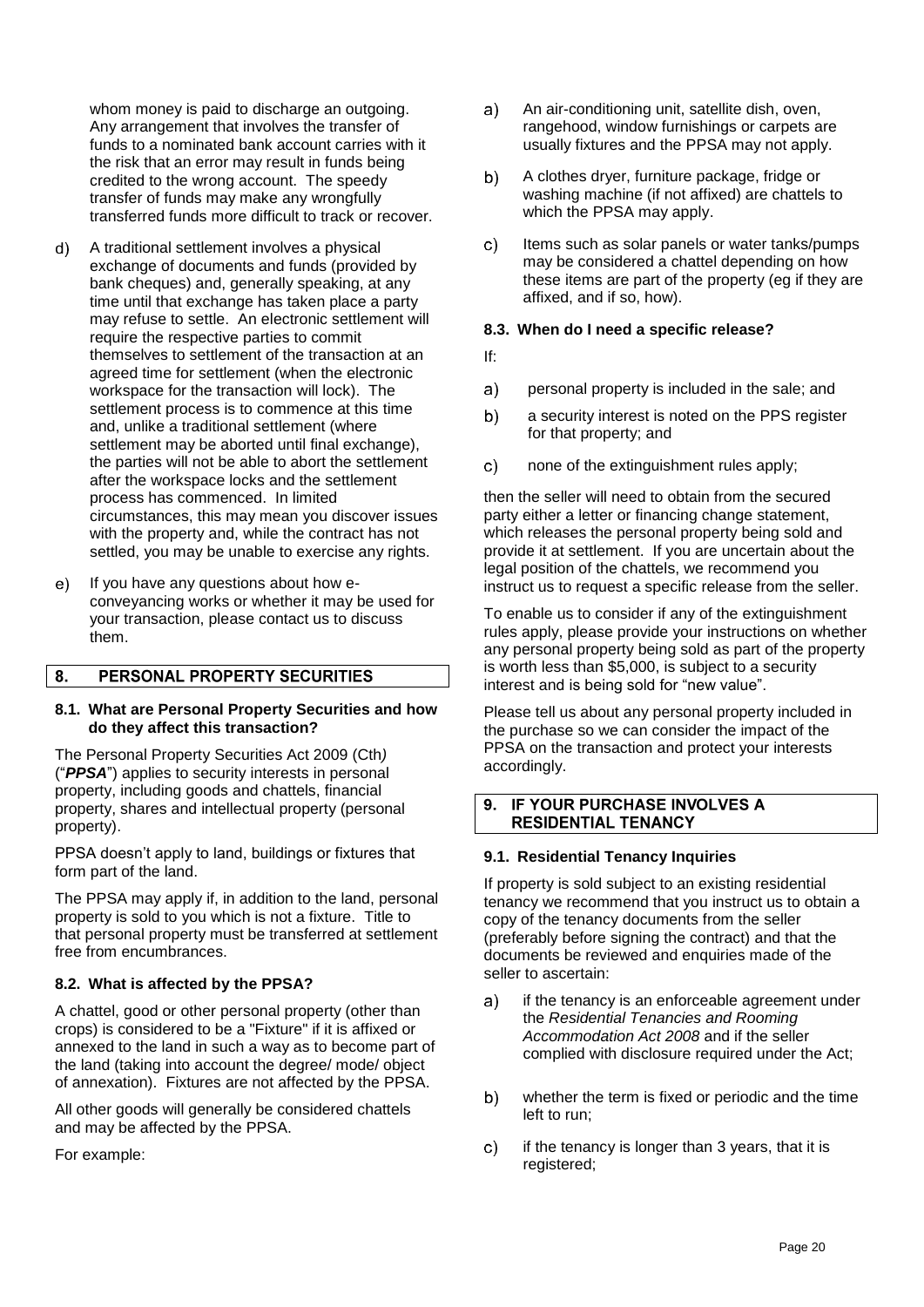- $d)$ the current rent payable by the tenant;
- $e)$ if the rent or any other payments are in arrears;
- $f$ if there are any special arrangements between the seller and the tenant not in the tenancy agreement;
- any discrepancies between the contract and the  $g)$ tenancy agreement;
- $h)$ any unusual provisions in the tenancy agreement;
- i) whether a bond is held by the Residential Tenancies Authority;
- whether the seller is in dispute with the tenant.  $\mathbf{i}$

so that we may advise you about your rights and any circumstances in which you may terminate the Contract if anything adverse is discovered.

### **9.2. Bond Transfer – Residential Tenancy**

The usual process for the transfer of the tenancy agreement and bond is as follows:

- a Residential Tenancies Authority Form 5 Change a) of Lessor or Lessor's Agent is prepared by us or your proposed management agent. Please instruct us who you intend to appoint as agent, or organise your appointed agent to complete the Form 5 and send it to us;
- we will send the Form 5 to the seller's lawyers for b) the seller or their management agent to sign;
- the seller's lawyers will deliver the completed and  $\mathbf{C}$ signed Form 5 to us at settlement;
- following settlement we will forward the Form 5 to  $d)$ you for you or your agent to lodge with the Residential Tenancies Authority; and
- $e)$ upon receipt, you must immediately:
	- i) send a copy of the Form 5 to the Residential Tenancies Authority; and
	- ii) send a copy to the tenant so that the tenant knows to pay future rent to you as landlord.

# **10. POOL SAFETY**

#### **10.1. Pool Safety Laws**

The *Building Act 1975* (Qld) requires owners of swimming pools to comply with the pool safety standard in Part MP3.4 of the Queensland Development Code. The standard, which deals primarily with swimming pool barriers, was introduced on 1 December 2010 and pool owners were given until 30 November 2015 to comply with the standard unless they sold their property before

this time in which case the standard would become applicable at the time of sale.

#### **10.2. What is a "swimming pool"**

A regulated swimming pool is any excavation or structure capable of being filled with water to a depth of 300mm or more including a pool, spa or wading pool, but generally does not include a fish pond (or similar ornamental water feature), dam, water tank, watercourse, spa bath in a bathroom (unless continually filled with 300mm or more of water) or birthing pool.

If you have any doubt as to whether a structure on the property is a pool you should contact us.

#### **10.3. Non-shared pool – obligation to obtain Pool Safety Certificate**

Residential non-shared pools generally exist on properties that are not units.

If there is a pool on the property (or on adjacent land used in association with the property) that is a nonshared pool and there is no Pool Safety Compliance or Exemption Certificate in effect, the seller must not enter into a contract to sell the property without giving you a Form 36 Notice of No Pool Safety Certificate. If you settle without a current Pool Safety Compliance or Exemption Certificate you will be responsible to obtain a Pool Safety Certificate and to carry out all works (at your cost) required to meet the pool safety standards (e.g. upgrading the pool fence). Although the clear intention of the legislation is to ensure that all swimming pools comply with the relevant standard from 1 December 2015, it appears that the legislation will allow you a period of 90 days after settlement to attend to these requirements. However, you should be aware of the possibility of a fine being imposed for a failure to comply with the standard from 1 December 2015 regardless of the 90 day time frame. On the spot fines range between \$117 and \$824 (although larger penalties may apply in some circumstances).

#### **10.4. Non-shared pool – how the contract operates**

There are questions in the contract reference schedule about pools and pool safety certificates.

If the seller has indicated that it will give a Pool Safety Compliance or Exemption Certificate to you then the seller must hand over a copy of the current certificate or exemption from compliance at or before settlement, failing which you can terminate the contract. If any certificate provided to you expires before settlement, the seller must obtain a new certificate before settlement.

If the seller indicates that it has given a Notice of No Pool Safety Certificate or does not complete the questions (unless the contract is one mentioned in items 5.1 (b) to (3) above the contract is conditional upon you obtaining from a licensed pool safety inspector: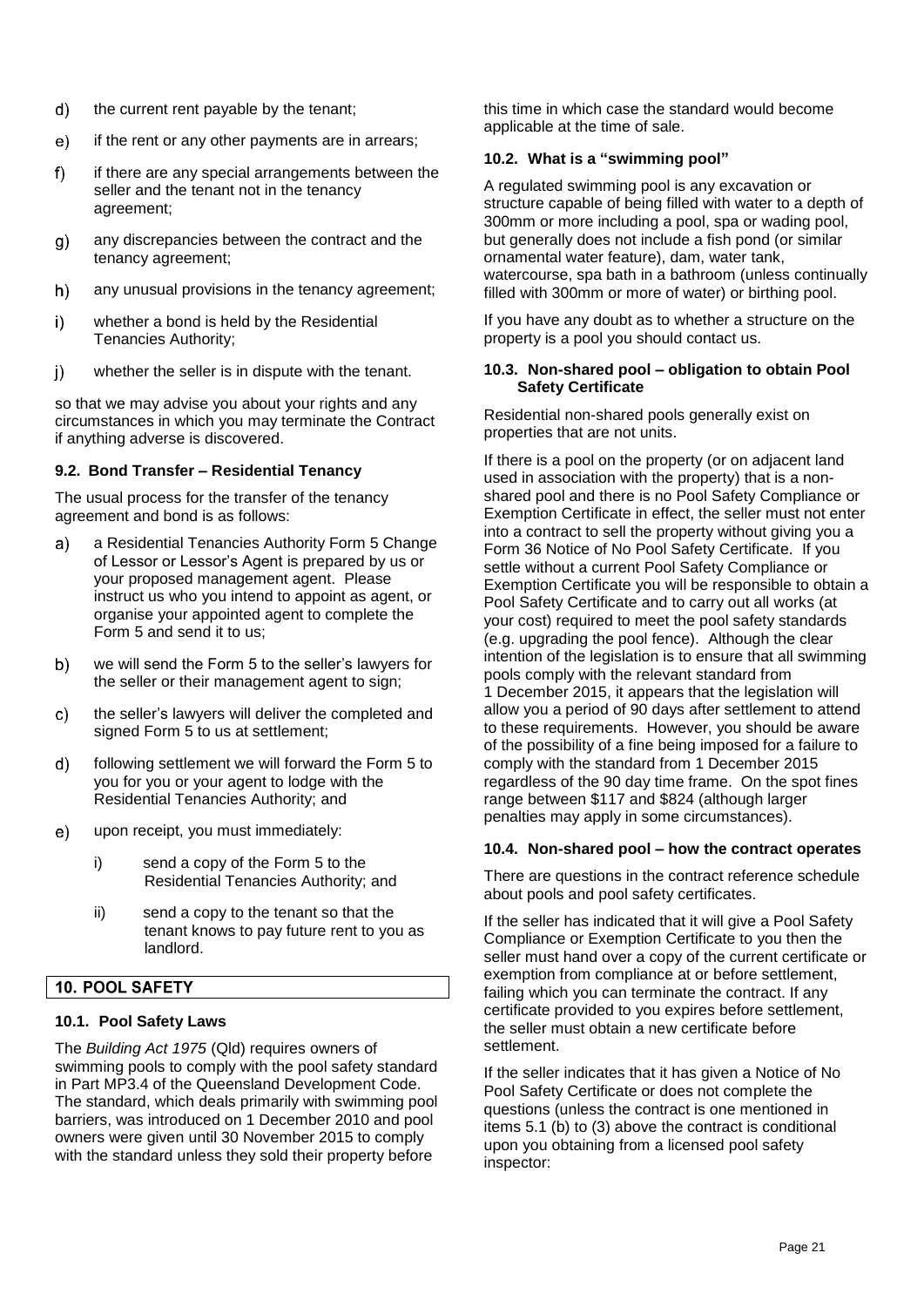- $a)$ confirmation that the pool safety requirements have been met and the issue of a Pool Safety Certificate; or
- the issue of a Notice of Non-Conformity  $b)$ confirming the works required before a Pool Safety Certificate can be issued.

You must on or before the Pool Safety Inspection Date notify the seller that:

- a pool safety inspector has issued a Pool Safety a) Certificate in which case neither party has further rights; or
- if a Pool Safety Certificate is not issued, that you  $b)$ terminate the contract. You must act reasonably in making this decision; or
- you elect to waive the benefit of the condition and  $\mathsf{c}$ proceed to settlement, in which case you become responsible at your expense for obtaining the Pool Safety Certificate after settlement. (Please see our comments above in relation to the 90 day period applicable after settlement.)

You need to notify us in sufficient time to enable us to prepare and give the requisite notice under the contract.

We suggest you plan to give us instructions on the day before the Pool Safety Inspection Date, however, if this is not possible, by 12 noon on the Pool Safety Inspection Date.

Your other option is to waive the benefit of the condition in which case you must proceed to complete the contract.

If you do not instruct us to give a notice to the seller before 5:00pm on the Pool Safety Inspection Date, the contract remains on foot and both you and the seller have a right to terminate the contract until settlement or a Pool Safety Certificate issues. You also have the right to waive the benefit of the condition, before the seller gives a notice terminating the contract.

If you decide to waive the benefit of the condition you must instruct us to give notice to the seller, as your waiver will not be effective unless notice of waiver is received by the seller before the seller notifying us of the termination of the contract.

#### **10.5. Shared Pool**

Residential shared pools generally exist on common property in unit complexes or other body corporates.

In the case of a shared pool the body corporate must obtain the Pool Safety Certificate.

The seller must give a Notice of No Pool Safety Certificate where a Pool Safety Certificate is not in effect:

before you enter the contract – to you as the a) buyer; and

 $b)$ before settlement – to the body corporate (usually the owner of the shared pool) and the chief executive of the Department of Housing and Public Works.

The consequences for you are that the body corporate must obtain a Pool Safety Certificate at the cost of the body corporate and may be liable for a financial penalty for not already having obtained the certificate. You may be called upon to contribute your proportionate share of the cost to obtain the Pool Safety Certificate and any penalties imposed on the body corporate, through body corporate levies.

#### **10.6. Prohibition on letting**

If there is no Pool Safety Certificate for a pool you are prohibited from entering into a lease or tenancy without obtaining one.

### **10.7. Penalties**

There are substantial penalties for non-compliance. The maximum penalty for non-compliance with the pool safety standard is \$19,437.

### **10.8. Pool Safety Register**

Owners of swimming pools are responsible for ensuring that their pool is recorded in the Pool Safety Register. Failure to do so can result in a fine. We do not give this notice on your behalf.

# **11. IF PURCHASING A UNIT**

#### **11.1. Body Corporate disclosures**

The seller must notify you of any notices of body corporate meetings they receive and of any resolutions passed after the contract date. If you are materially prejudiced by any resolutions passed after the contract date, you may be entitled to terminate the contract. If disclosure is not made before settlement, you may sue for compensation. Please tell us if you are or become aware of any of the following:

- any proposal to record a new Community a) Management Statement or a notice of meeting for that purpose (which may include proposed adjustments to lot entitlements within the Scheme);
- b) whether all body corporate consents to improvements made by the seller to common property are not in place;
- c) whether the exclusive use allocations given to the lot are recorded or changed in the Community Management Statement (for example, car parking); and
- $\mathsf{d}$ a change in the insurance details for the building and public liability for the body corporate.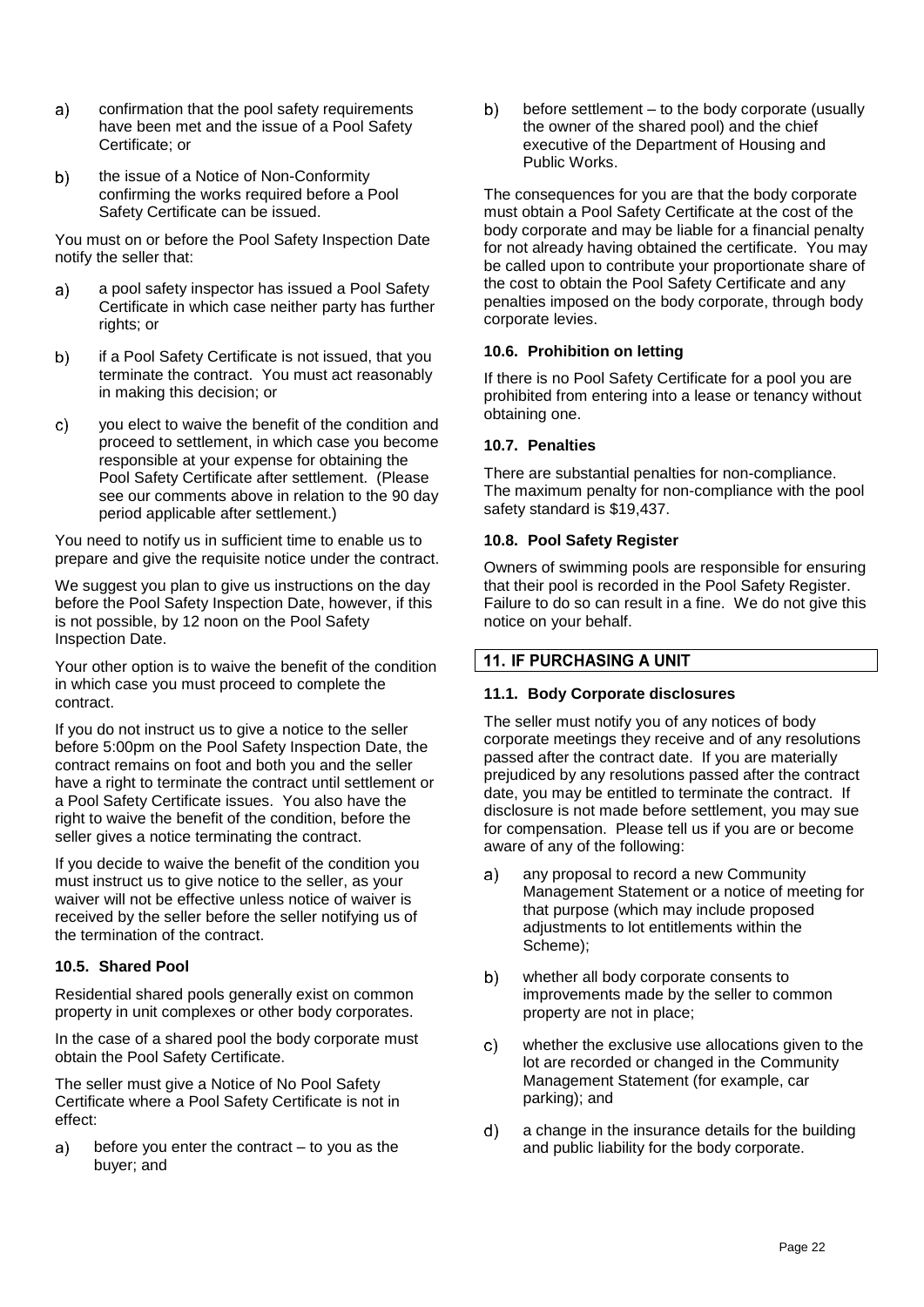#### **11.2. Implied warranties given about the body corporate**

The BCCM Act also contains certain implied warranties that the seller is deemed to have given you. Please tell us if you are, or become aware of any of the following:

- any patent or latent defects in the common  $\mathbf{a}$ property or body corporate assets (for example, substantial building work that requires repair which can include common boundary walls of the lot or exclusive use areas);
- $b)$ any actual or contingent or expected liabilities of the body corporate not part of the body corporate's normal operating expenses (for example, significant debts or judgments that the body corporate is liable to pay or other liabilities that may result or have resulted in the levying of a special contribution); and
- anything else you are aware of regarding the C) affairs of the body corporate which may affect you.

If any of the above exist and are not disclosed to you before entering into the contract you may have a right to compensation and a right to terminate the contract up until 14 days after your copy of the contract is received by you or someone else acting on your behalf.

We recommend you instruct us to conduct a full search of the body corporate's records so we may determine if any of the above exists and any potential right of termination or to compensation.

# **11.3. Community Management Statement (CMS)**

The CMS tells you which regulation module applies to the scheme.

The CMS also contains information regarding the CSLE and the ISLE.

The CSLE is the basis for calculating your proportion of body corporate administrative and sinking fund levies payable (except for insurance) and is the value of your voting rights on an ordinary resolution.

The ISLE is the basis for calculating your portion of the insurance premium, your share of the common property, your interest on termination of the scheme and the unimproved value of the lot.

The CMS specifies:

- the CSLE for the lot you are purchasing and the a) aggregate CSLE (which is the total of all CSLE's for all the lots in the scheme and determines what proportion of the body corporates levies you will be liable to pay compared to other lots);
- $b)$ for a scheme established before 14 April 2011 the lot entitlements must be equal unless there is an explanation in the CMS as to why it is just and equitable in the circumstances for them not to be

equal (however, no explanation is required if the scheme was established before 4 March 2003);

- for a scheme established after 14 April 2011:  $\mathbf{C}$ 
	- i) must state that the CSLE are based on the equality principle or the relativity principle;
	- ii) if the equality principle applies, the lot entitlements must be equal, unless there is an explanation in the CMS as to why it is just and equitable in the circumstances for them not to be equal;
	- $iii)$  if the relativity principle applies, the CMS must include an explanation which demonstrates the relationship between the lots by reference to one or more particular relevant factors, including the following:
		- A. how the community titles scheme is structured;
		- B. the nature, features and characteristics of the lots;
		- C. the purposes for which the lots are used;
		- D. the impact the lots may have on costs of maintaining the common property; and
		- E. the market values of the lots.
- $d)$ the ISLE for the lot and the aggregate ISLE (which is the total of all ISLE's for all the lots in the scheme and determines what proportion of the body corporates insurance you will be liable to pay compared to other lots). For a scheme established after 14 April 2011, the CMS includes either a statement that the ISLE reflects the respective market values of the lots or an explanation as to why it is just and equitable in the circumstances for the ISLE not to reflect the respective market values of the lots.
- $e)$ the by-laws which apply to the scheme. You should read these by-laws carefully as they are the rules which apply to the scheme; and
- $f$ if exclusive use areas have been allocated, include plans (and a supporting by-law) showing the exclusive use areas allocated to various lots in the scheme.

If you have concerns about how the ISLE or the CSLE have been calculated or the principle upon which the CSLE were decided, please contact us as soon as possible.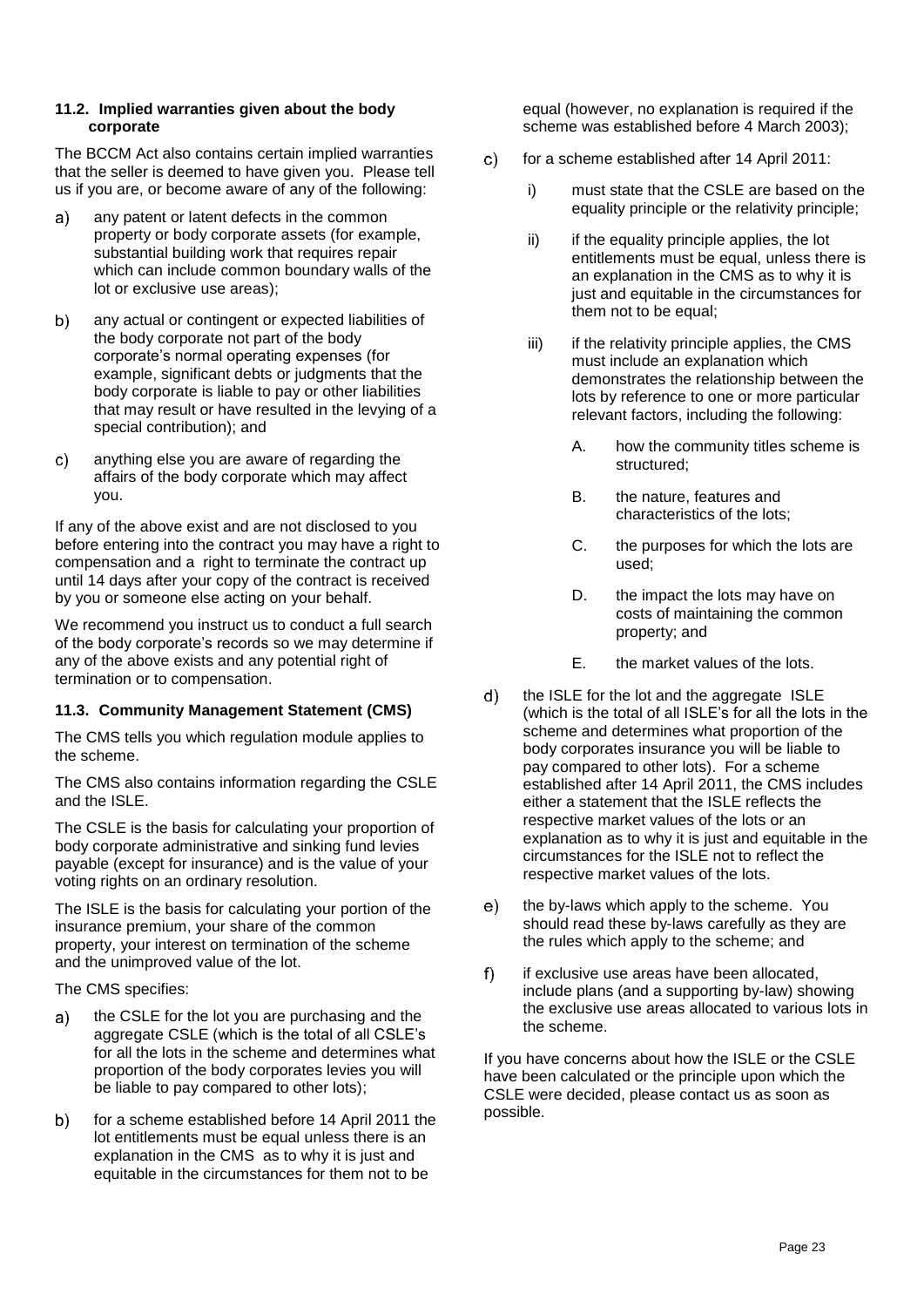If the seller is the original owner for the community titles scheme established on or after 14 April 2011 and you reasonably believe:

- the CSLE are inconsistent with the principle upon  $a)$ which they were decided; and
- $b)$ you would be materially prejudiced if compelled to complete the contract,

you may terminate the contract before it settles, by notice in writing, given not later than 30 days (or a longer period agreed between the buyer and the seller) after you or your agent receives a copy of the contract. The notice must identify the relevant section of the BCCM Act upon which you rely.

It is possible that the CSLE may be amended in the future and there have been significant legislative changes in the last few years concerning CSLE's and the ability to change CSLE's.

If a change is made to the CSLE the amount you pay for body corporate fees may be significantly different than what is disclosed now. If you have concerns and want advice on this issue please contact us.

The *Body Corporate and Community Management and Other Legislation Amendments Act 2012* ("Amending Act") changes the process for the review of Body Corporate CSLEs. As a consequence, the Scheme in which your lot is situated may be affected by a review of the CSLEs and as a consequence of the review, the proportion of the body corporate levies paid by lot owners may change.

The Amending Act also removes certain rights which existed for a lot owner to apply for a review of how the levies are calculated.

We are not familiar with your circumstances or the history of the body corporate and specific advice about these changes is outside the scope of our current retainer.

If you are concerned about the potential impact of the Amending Act on your lot or any recent amendment to the CSLEs in the Scheme then you should seek specific legal advice on your particular circumstances as a matter of urgency.

#### **11.4. Review of Caretaking and Letting Agreements**

We do not undertake a review of the caretaking and letting agreements for the scheme on your behalf as this is not included in the scope of our retainer. If you would like us to review those agreements and provide a summary to you then you should call us as soon as possible.

If you are purchasing as an investment and will be relying on the income from the letting arrangements then we recommend you instruct us to review the letting arrangements that apply to your lot and advise you of the foreseeable legal risks arising from the transaction.

There are many possible letting arrangements that may apply to your lot. Below is a list of documents that may exist and may apply to your lot:

- a product disclosure statement under the a) *Corporations Act* 2001 issued by the letting manager;
- $b)$ a caretaking and letting agreement entered into by the body corporate with the manager;
- $\mathsf{C}$ an agreement appointing a letting agent for your lot;
- $\mathbf{d}$ a tenancy agreement or lease between you and any tenant of the lot;
- $e)$ a leaseback agreement with the seller; or
- $f$ a rental guarantee offered by the seller.

If you have been given any of these documents we recommend that you should send them to us for review. The review of the documents listed above is not included in the scope of our retainer and will be at an additional cost to you.

If we review any of the above documents that apply to your lot we will not be providing financial or commercial advice about the viability of the lot as an investment. Our advice will be limited to the associated legal risks, for example issues such as:

- $a)$ costs associated with the entry into the investment, including commissions, entry fees, furniture;
- b) costs associated with exiting the investment including penalties;
- c) the terms and option periods of any leaseback to the seller or letting agent;
- $d)$ legal risks which could impact on the income stream from the property, such as default by the seller or third party under the leaseback, possibility of insolvency, default under any rental guarantees, the lack of a guarantee, the adequacy of the guarantees;
- the need to protect you from risks of default by  $e)$ the seller or a third party;
- $f$ the need to protect yourself from future interest rate rises over the period of the investment;
- $g)$ the practical difficulties of renegotiating leases after the expiry of the leaseback arrangement; and
- $h)$ any restrictions on the use of the unit for residential purposes if you wish to cease the investment at some stage.